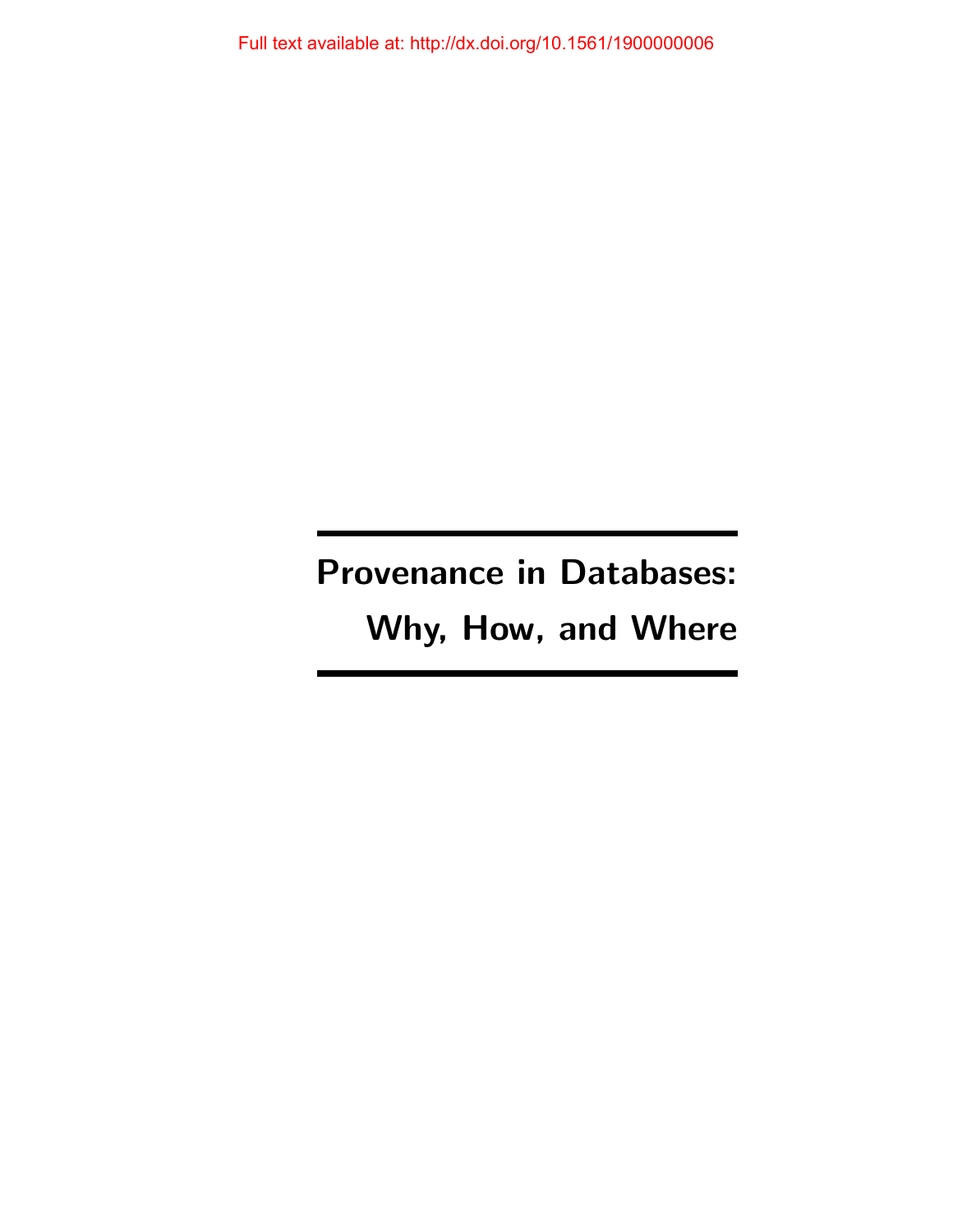# Provenance in Databases: Why, How, and Where

# James Cheney

University of Edinburgh UK jcheney@inf.ed.ac.uk

# Laura Chiticariu

IBM Almaden Research Center San Jose, CA USA chiti@almaden.ibm.com

# Wang-Chiew Tan

University of California Santa Cruz, CA USA wctan@cs.ucsc.edu



## the essence of knowledge

Boston – Delft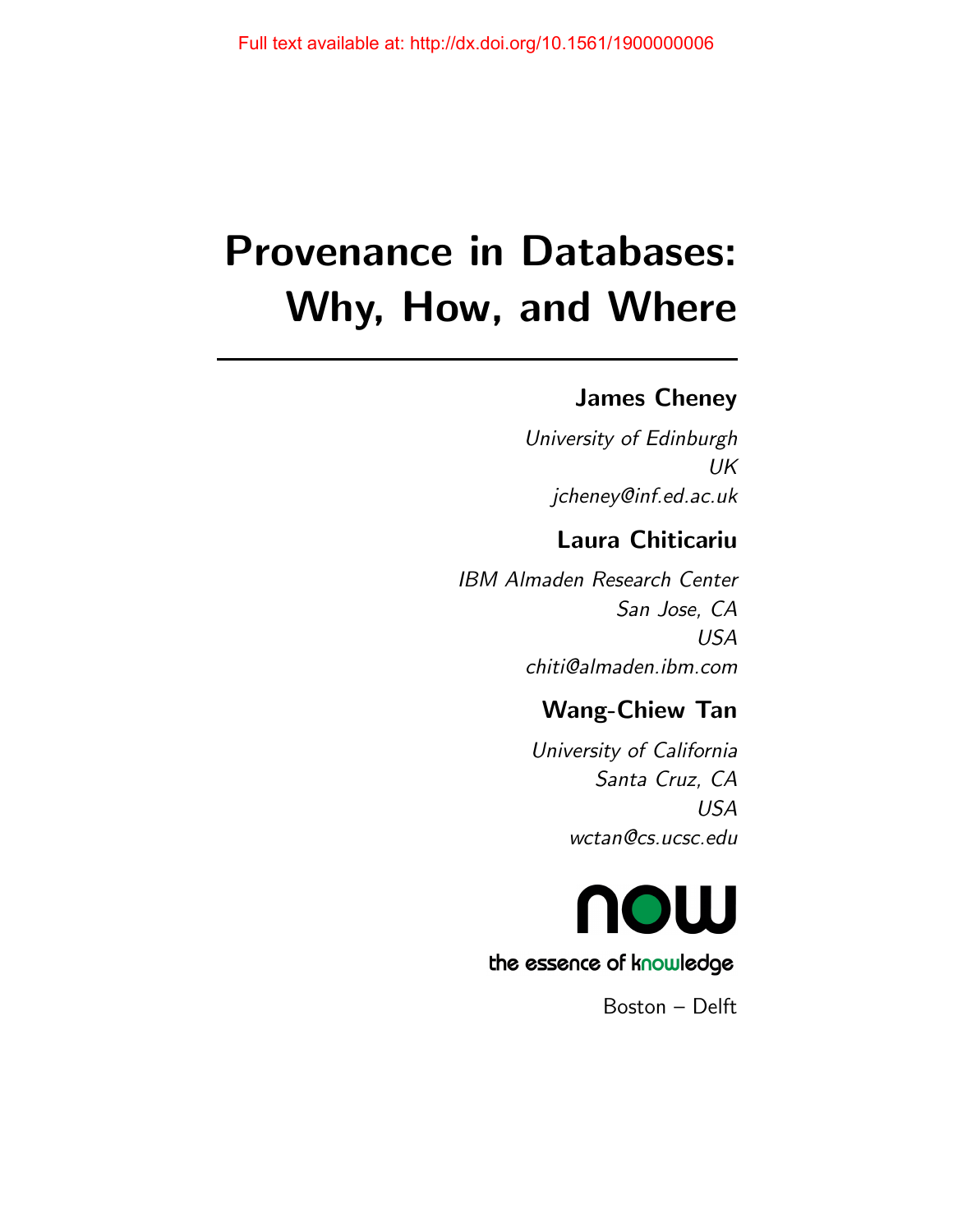### Foundations and Trends ${}^{\text{\textregistered}}$  in **Databases**

Published, sold and distributed by: now Publishers Inc. PO Box 1024 Hanover, MA 02339 USA Tel. +1-781-985-4510 www.nowpublishers.com sales@nowpublishers.com

Outside North America: now Publishers Inc. PO Box 179 2600 AD Delft The Netherlands Tel. +31-6-51115274

The preferred citation for this publication is J. Cheney, L. Chiticariu and W.-C. Tan, Provenance in Databases: Why, How, and Where, Foundation and Trends<sup>(B)</sup> in Databases, vol 1, no 4, pp 379–474, 2007

ISBN: 978-1-60198-232-2 c 2009 J. Cheney, L. Chiticariu and W.-C. Tan

All rights reserved. No part of this publication may be reproduced, stored in a retrieval system, or transmitted in any form or by any means, mechanical, photocopying, recording or otherwise, without prior written permission of the publishers.

Photocopying. In the USA: This journal is registered at the Copyright Clearance Center, Inc., 222 Rosewood Drive, Danvers, MA 01923. Authorization to photocopy items for internal or personal use, or the internal or personal use of specific clients, is granted by now Publishers Inc for users registered with the Copyright Clearance Center (CCC). The 'services' for users can be found on the internet at: www.copyright.com

For those organizations that have been granted a photocopy license, a separate system of payment has been arranged. Authorization does not extend to other kinds of copying, such as that for general distribution, for advertising or promotional purposes, for creating new collective works, or for resale. In the rest of the world: Permission to photocopy must be obtained from the copyright owner. Please apply to now Publishers Inc., PO Box 1024, Hanover, MA 02339, USA; Tel. +1-781-871-0245; www.nowpublishers.com; sales@nowpublishers.com

now Publishers Inc. has an exclusive license to publish this material worldwide. Permission to use this content must be obtained from the copyright license holder. Please apply to now Publishers, PO Box 179, 2600 AD Delft, The Netherlands, www.nowpublishers.com; e-mail: sales@nowpublishers.com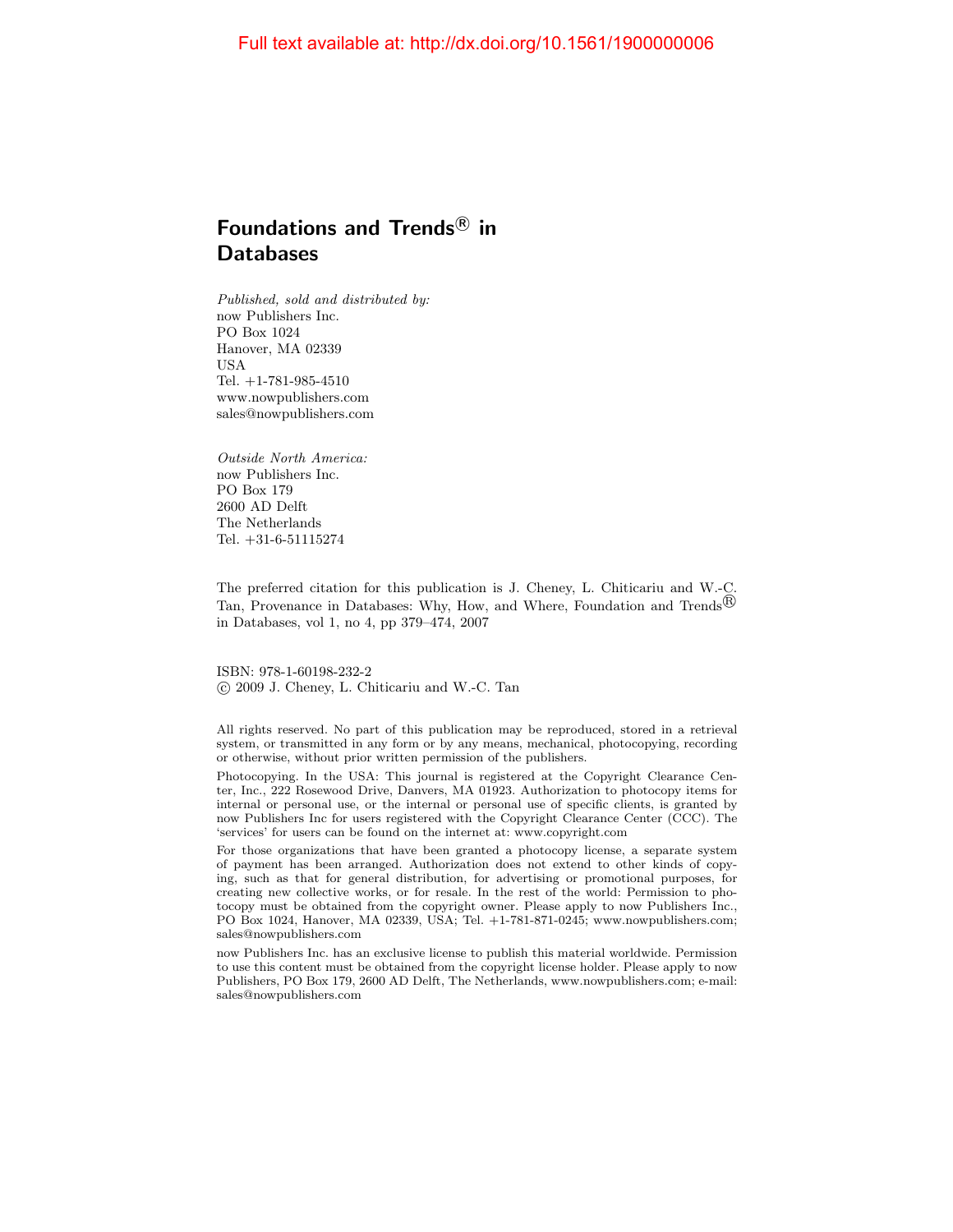# Foundations and Trends<sup>®</sup> in **Databases** Volume 1 Issue 4, 2007

# Editorial Board

### Editor-in-Chief:

Joseph M. Hellerstein Computer Science Division University of California, Berkeley Berkeley, CA USA hellerstein@cs.berkeley.edu

#### Editors

Anastasia Ailamaki (EPFL) Michael Carey (UC Irvine) Surajit Chaudhuri (Microsoft Research) Ronald Fagin (IBM Research) Minos Garofalakis (Yahoo! Research) Johannes Gehrke (Cornell University) Alon Halevy (Google) Jeffrey Naughton (University of Wisconsin) Christopher Olston (Yahoo! Research) Jignesh Patel (University of Michigan) Raghu Ramakrishnan (Yahoo! Research) Gerhard Weikum (Max-Planck Institute)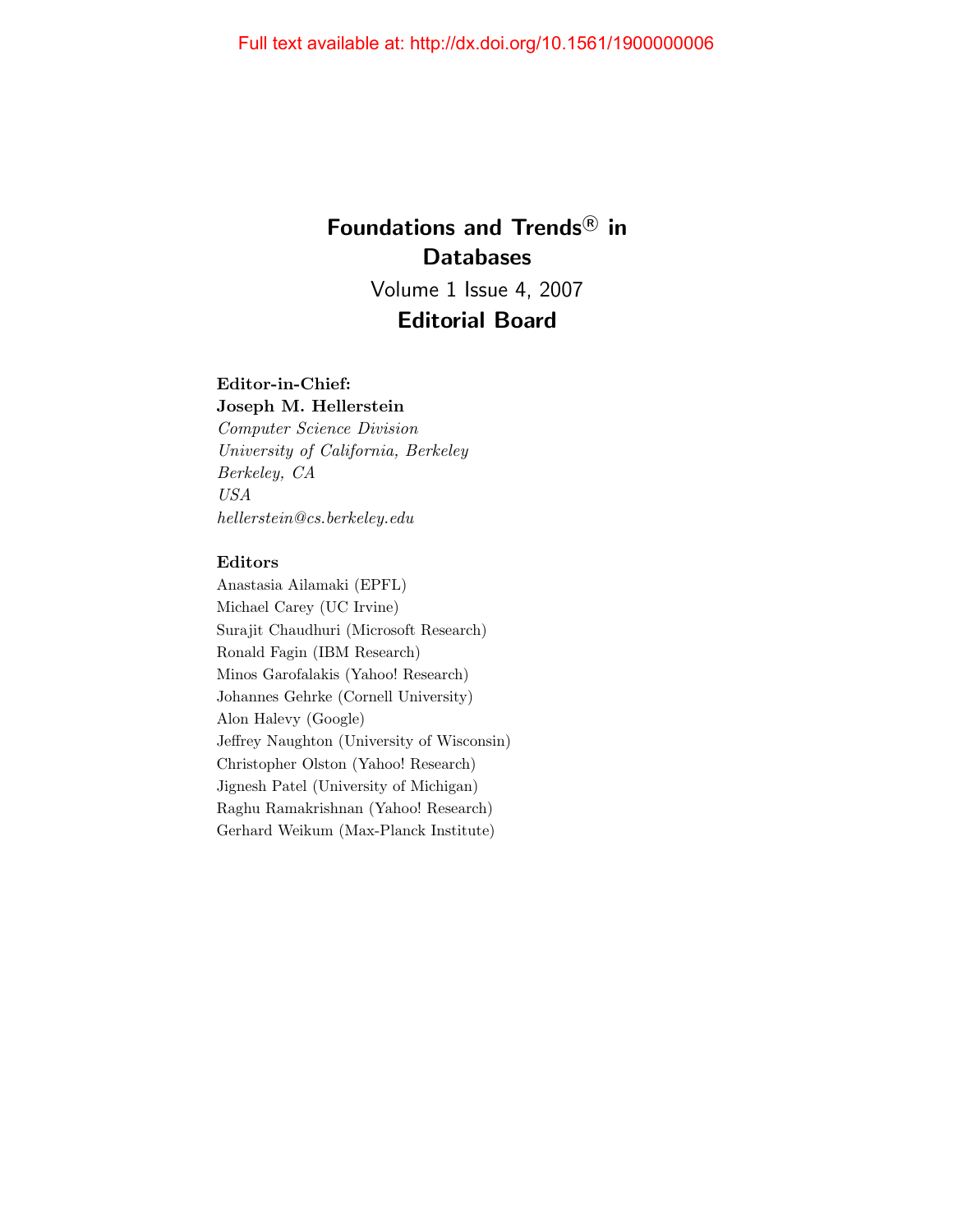### Editorial Scope

Foundations and Trends<sup>®</sup> in Databases covers a breadth of topics relating to the management of large volumes of data. The journal targets the full scope of issues in data management, from theoretical foundations, to languages and modeling, to algorithms, system architecture, and applications. The list of topics below illustrates some of the intended coverage, though it is by no means exhaustive:

- Data Models and Query Languages
- Query Processing and Optimization
- Storage, Access Methods, and Indexing
- Transaction Management, Concurrency Control and Recovery
- Deductive Databases
- Parallel and Distributed Database Systems
- Database Design and Tuning
- Metadata Management
- Object Management
- Trigger Processing and Active Databases
- Data Mining and OLAP
- Approximate and Interactive Query Processing
- Data Warehousing
- Adaptive Query Processing
- Data Stream Management
- Search and Query Integration
- XML and Semi-Structured Data
- Web Services and Middleware
- Data Integration and Exchange
- Private and Secure Data Management
- Peer-to-Peer, Sensornet and Mobile Data Management
- Scientific and Spatial Data Management
- Data Brokering and Publish/Subscribe
- Data Cleaning and Information Extraction
- Probabilistic Data Management

#### Information for Librarians

Foundations and Trends<sup>®</sup> in Databases, 2007, Volume 1, 4 issues. ISSN paper version 1931-7883. ISSN online version 1931-7891. Also available as a combined paper and online subscription.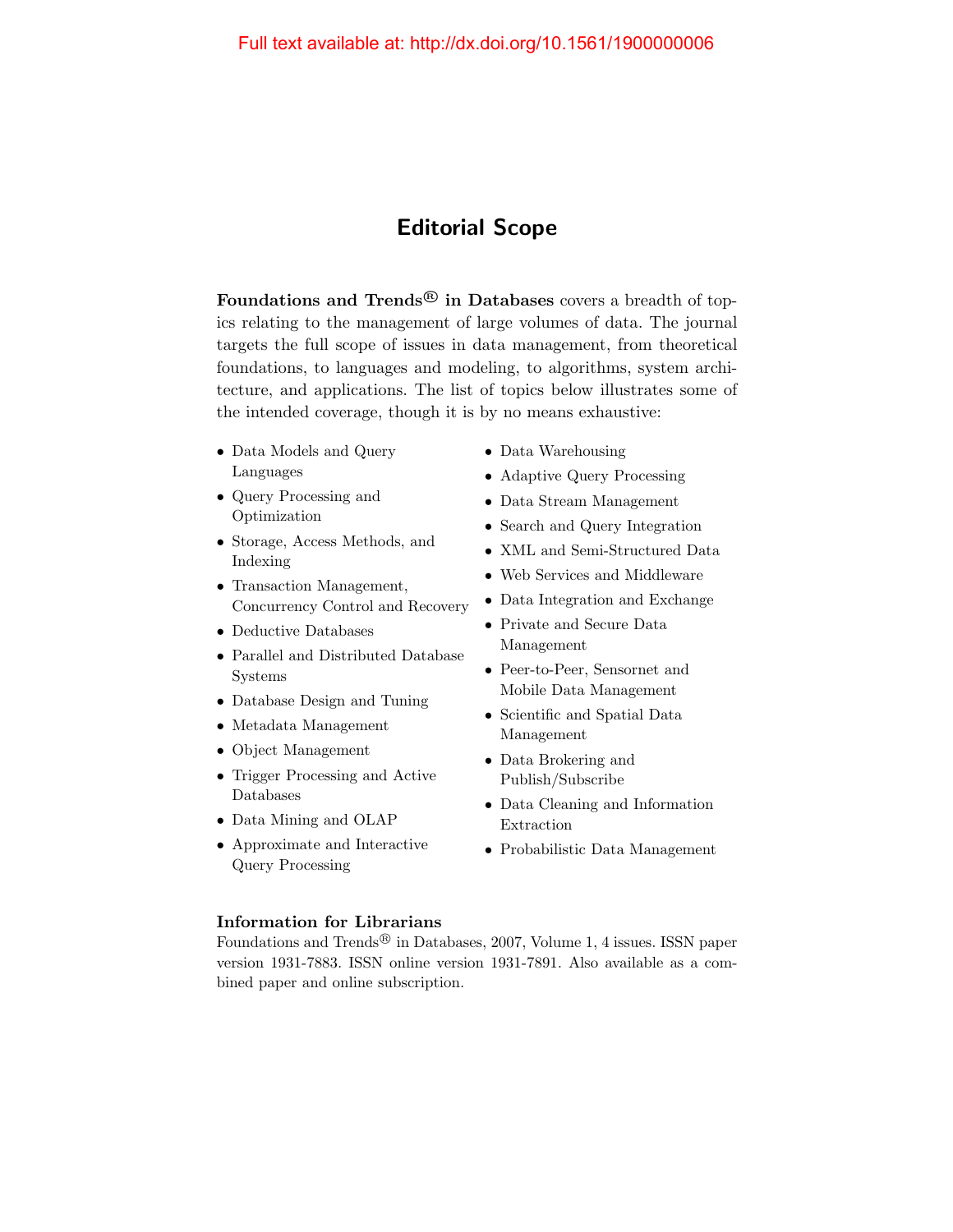#### Full text available at: http://dx.doi.org/10.1561/1900000006

Foundations and  $\operatorname{Trends}^{\textcircledR}$  in Databases Vol. 1, No. 4 (2007) 379–474 c 2009 J. Cheney, L. Chiticariu and W.-C. Tan DOI: 10.1561/1900000006



# Provenance in Databases: Why, How, and Where

### ${\rm James} \,\,{\rm Cheney}^1,$  Laura  ${\rm Chiticariu}^2$ and Wang-Chiew Tan<sup>3</sup>

- <sup>1</sup> University of Edinburgh, UK, jcheney@inf.ed.ac.uk
- 2 IBM Almaden Research Center, San Jose, CA, USA, chiti@almaden.ibm.com
- <sup>3</sup> University of California, Santa Cruz, CA, USA, wctan@cs.ucsc.edu

#### Abstract

Different notions of provenance for database queries have been proposed and studied in the past few years. In this article, we detail three main notions of database provenance, some of their applications, and compare and contrast amongst them. Specifically, we review why, how, and where provenance, describe the relationships among these notions of provenance, and describe some of their applications in confidence computation, view maintenance and update, debugging, and annotation propagation.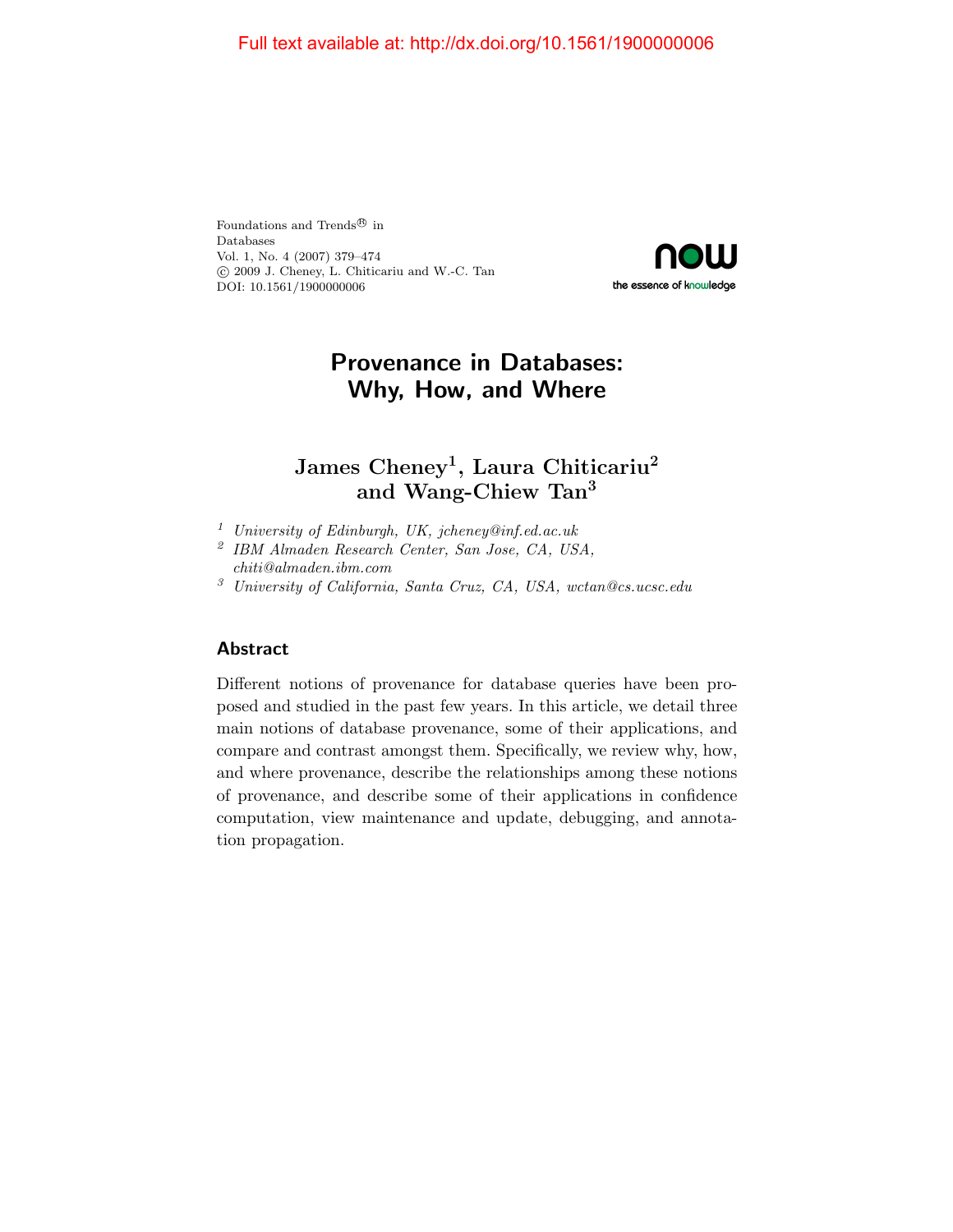Full text available at: http://dx.doi.org/10.1561/1900000006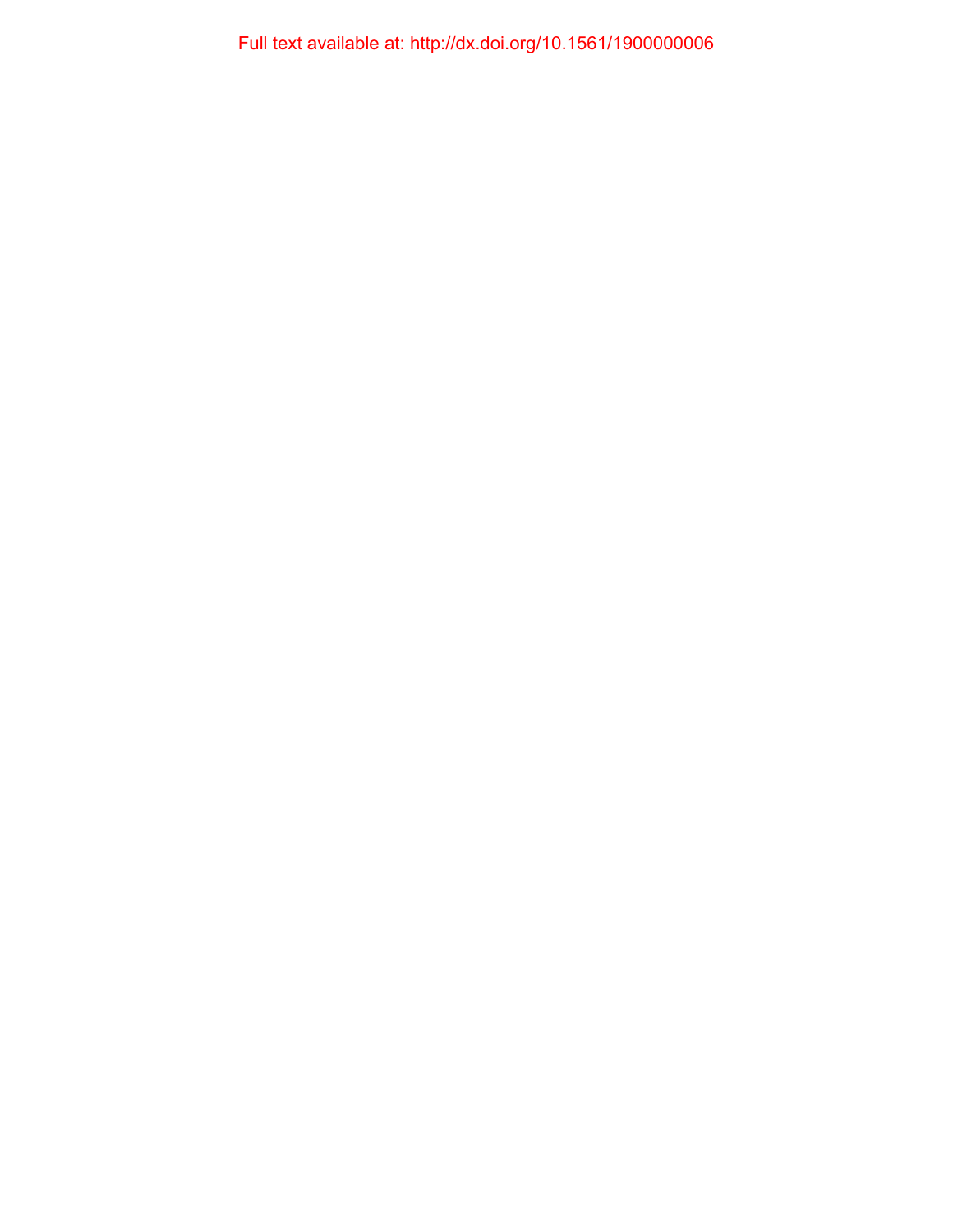# **Contents**

| $\mathbf{1}$            | Introduction                                                                       | $\mathbf{1}$ |
|-------------------------|------------------------------------------------------------------------------------|--------------|
| 1.1                     | Why, How and Where: An Overview                                                    | 3            |
| 1.2                     | Approaches in Computing Provenance: Eager vs Lazy                                  | 13           |
| 1.3                     | Notational Preliminaries                                                           | 15           |
| $\bf{2}$                | <b>Why-Provenance</b>                                                              | 19           |
| 2.1                     | Lineage                                                                            | 19           |
| $2.2\,$                 | Why-Provenance                                                                     | 29           |
| 3                       | <b>How-Provenance</b>                                                              | 39           |
| $3.1\,$                 | Provenance Semirings                                                               | 40           |
| $3.2\,$                 | Trio Lineage                                                                       | 44           |
| $3.3\,$                 | Provenance Semirings and Recursion                                                 | 50           |
| 3.4                     | How-Provenance for Schema Mappings                                                 | 53           |
| $\overline{\mathbf{4}}$ | <b>Where-Provenance</b>                                                            | 65           |
| 4.1                     | Where-Provenance                                                                   | 65           |
| 4.2                     | Applications                                                                       | 74           |
| 5                       | <b>Comparing Models of Provenance</b>                                              | 77           |
| 5.1<br>5.2              | Relating Semiring-Based Techniques<br>Relating Lineage, Why-Provenance and Minimal | 78           |
|                         | Why-Provenance                                                                     | 82           |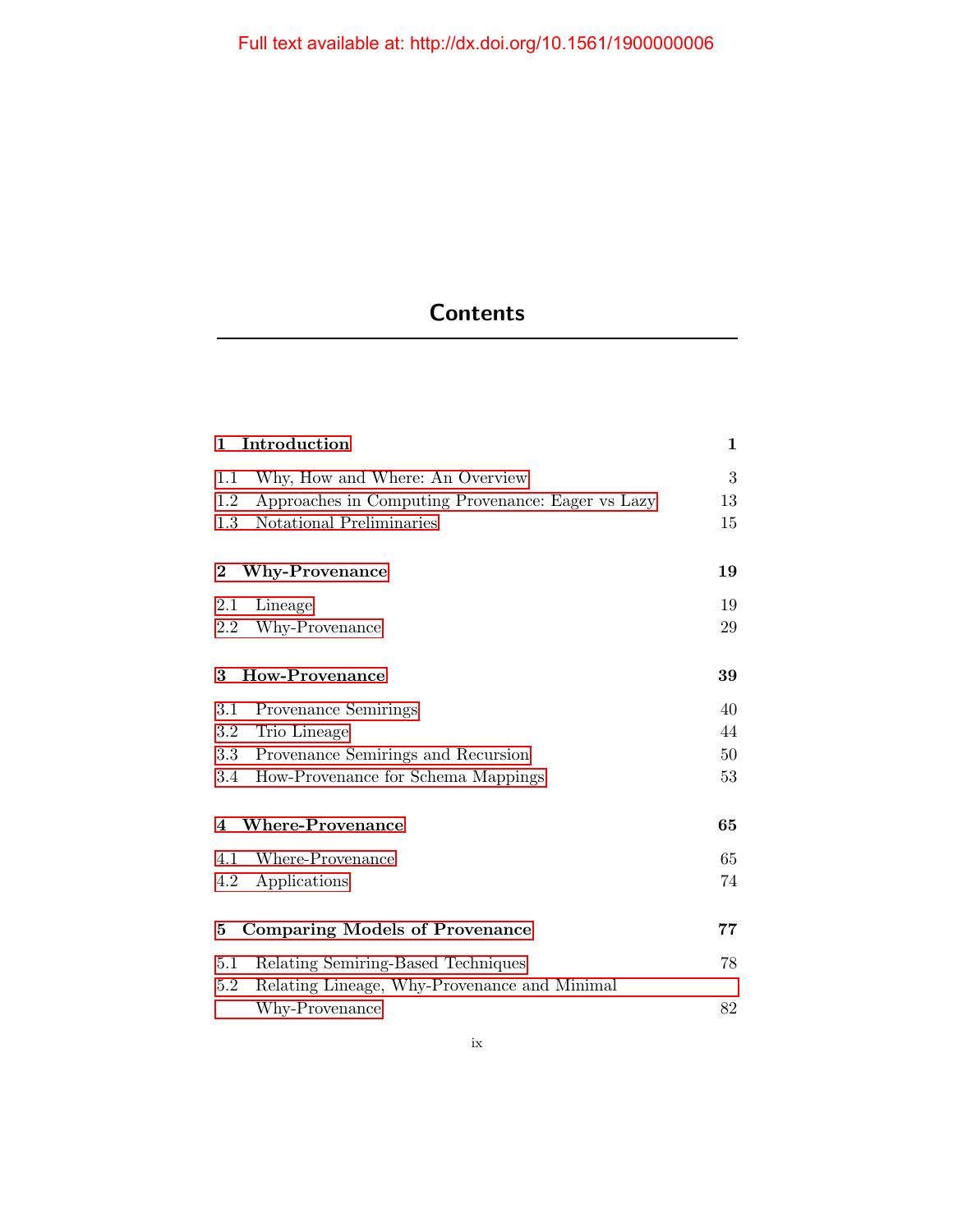# Full text available at: http://dx.doi.org/10.1561/1900000006

| 5.3 Where-Provenance is "Contained" in Why-Provenance  | 83 |
|--------------------------------------------------------|----|
| 5.4 Is Where-Provenance an Instance of How-Provenance? | 84 |
| 6 Conclusions                                          | 87 |
| Acknowledgments                                        | 93 |
| References                                             | 95 |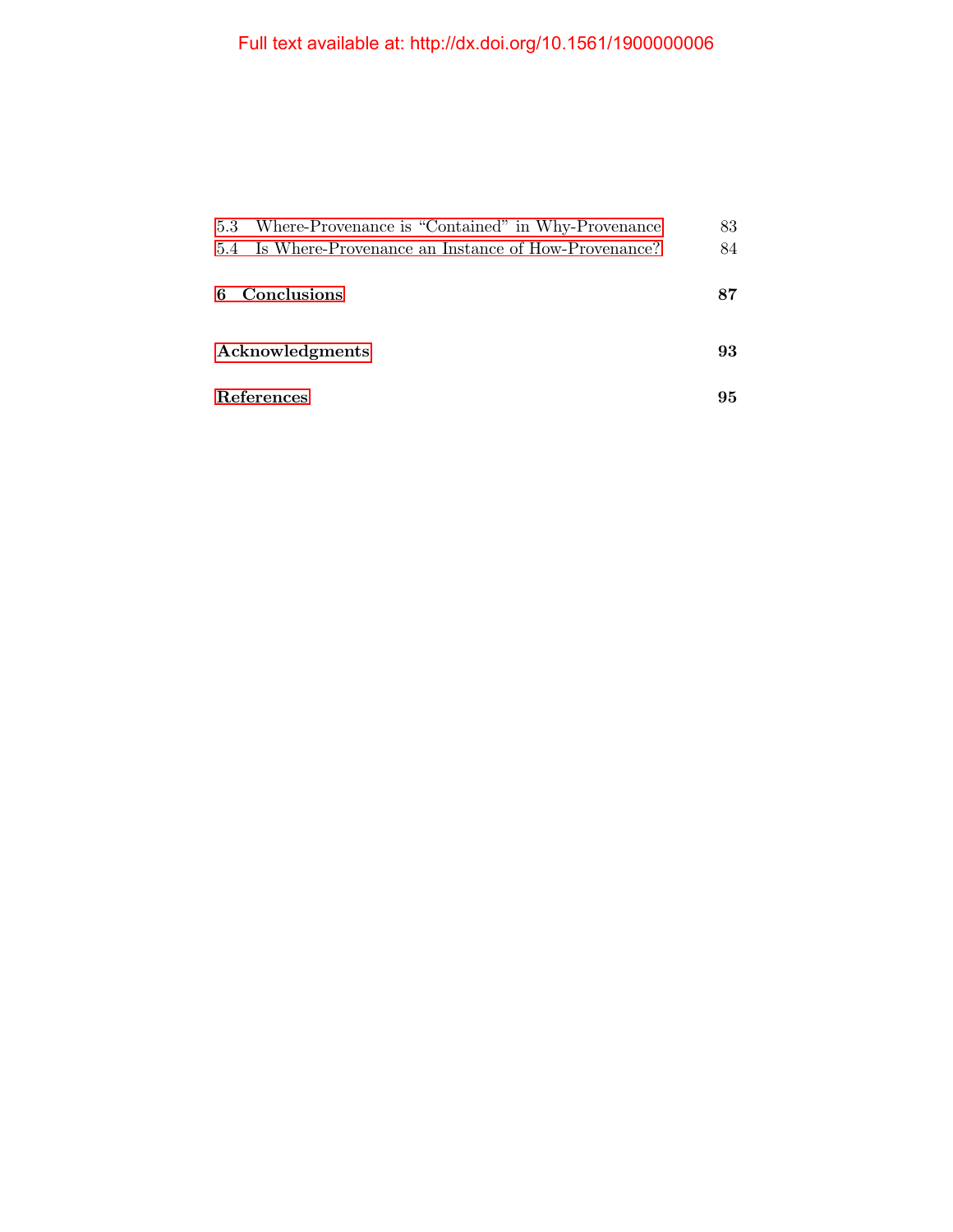<span id="page-9-0"></span>

Provenance information describes the origins and the history of data in its life cycle. Such information (also called lineage) is important to many data management tasks. Historically, databases and other electronic information sources were trusted because they were under centralized control: it was assumed that trustworthy and knowledgeable people were responsible for the integrity of data in databases or repositories. As argued by Lynch [\[49\]](#page-29-0), this assumption is no longer valid for online data. Today, data is often made available on the Internet with no centralized control over its integrity: data is constantly being created, copied, moved around, and combined indiscriminately. Because information sources (or different parts of a single large source) may vary widely in terms of quality, it is essential to provide provenance and other context information which can help end users judge whether query results are trustworthy.

Data warehouses [\[17\]](#page-27-0) and curated databases [\[10\]](#page-27-1) are typical examples where provenance information is essential. In both data warehouses and curated databases, tremendous (and often manual) effort is usually expended in the construction of the resulting database — in the former, in specifying the extract-transform-load (ETL) process and in the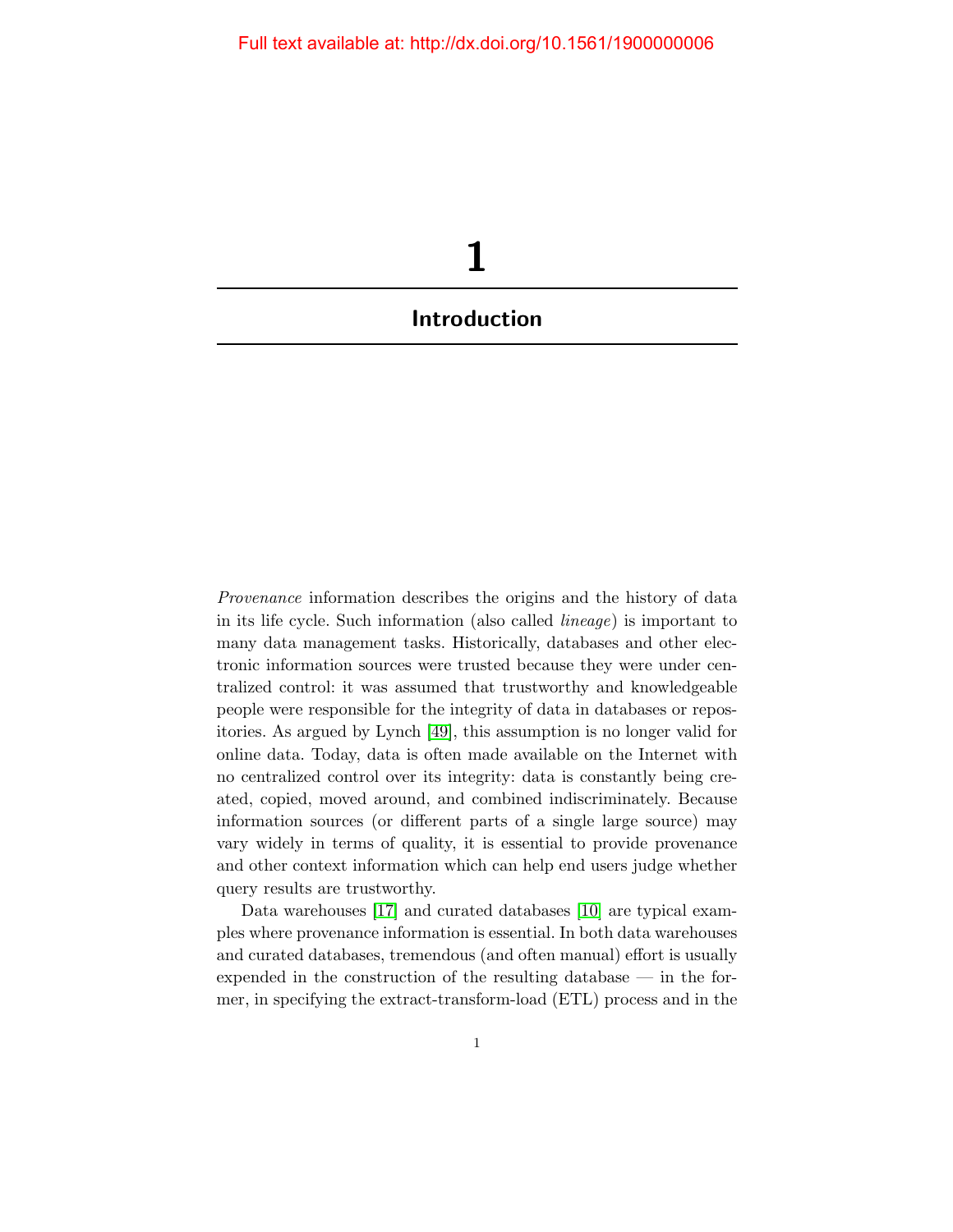latter, in incrementally adding and updating the database. In a sense, provenance adds value to the data by explaining how it was obtained. Hence, it is of utmost importance to understand the provenance of data in the resulting database, in order to check the correctness of an ETL specification or assess the quality and trustworthiness of curated data.

Provenance has been studied in several different areas of data management, such as scientific data processing [\[8,](#page-26-1) [29,](#page-28-0) [53\]](#page-29-1) and database management systems [\[15,](#page-27-2) [57\]](#page-29-2). We focus on provenance for data residing in a database management system. A number of notions of provenance in databases have been proposed in the literature. The most common forms of database provenance describe relationships between data in the source and in the output, for example, by explaining where output data came from in the input  $[58, 13]$  $[58, 13]$ , showing inputs that explain why an output record was produced [\[27,](#page-28-1) [13\]](#page-27-3) or describing in detail how an output record was produced [\[43\]](#page-29-3). Besides being interesting in their own right for understanding the behavior of queries, these forms of provenance have been used in the study of classical database problems, such as view update [\[14\]](#page-27-4) and the expressiveness of update languages [\[11\]](#page-27-5). More recently, they have also been used in the study of annotation propagation [\[7,](#page-26-2) [11,](#page-27-5) [58\]](#page-30-0) and updates across peer-to-peer systems [\[42\]](#page-29-4).

In this article, we focus on these three existing notions of why-, howand where-provenance in databases. We shall describe them, discuss their applications, and compare and contrast these different notions in the subsequent sections. In the rest of this introductory section, we provide a high-level overview of these different notions of provenance, and introduce notation that will be used throughout the rest of the article. Sections [2, 3](#page--1-0) and [4](#page--1-0) focus on why-, how- and where-provenance, respectively, including formal details and applications. Section [5](#page--1-0) discusses the relationships among the approaches, including proofs or disproofs of some "folklore" properties which have been stated in the literature but not (to our knowledge) carefully formalized and proved. Finally, Section [6](#page--1-0) concludes with a brief discussion of additional related work and research challenges.

We emphasize that there are numerous other notions of provenance that are not described in this article. For example, provenance is also an active topic of research in scientific workflow management system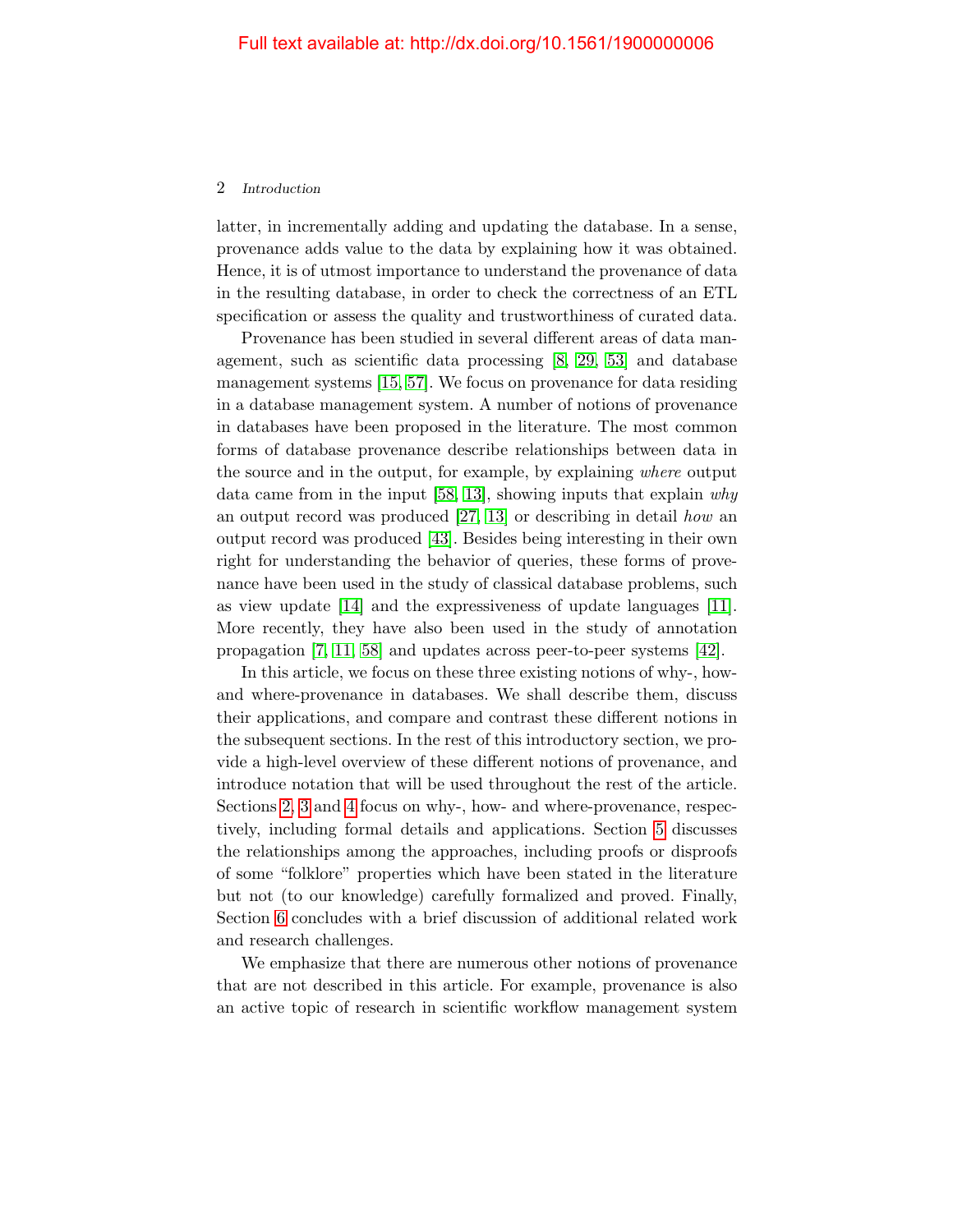#### 1.1 Why, How and Where: An Overview 3

community and in the file and storage systems community. This article focuses on provenance within databases, and we refer the interested reader to the surveys [\[8,](#page-26-1) [53\]](#page-29-1), and a recent tutorial [\[29\]](#page-28-0) for a discussion on provenance research in general, as well as in the workflow community. Recent workshops [\[33,](#page-28-2) [35\]](#page-28-3) also provide insight into the different views of provenance by diverse research communities.

Even in database settings, there is work that does not fit neatly into the why-, where- and how-provenance framework we focus on here, including early work such as Wang and Madnick's Polygen model [\[58\]](#page-30-0) and Woodruff and Stonebraker's work on lineage [\[61\]](#page-30-1), as well as Cui et al.'s lineage model [\[27\]](#page-28-1) and more recent work on the Trio system [\[6\]](#page-26-3). We have chosen to focus on the why-, where-, and how-provenance framework because there is now enough related research on these models area to justify a critical review and comparison. We have recast lineage and a simplification of the Trio model as instances of our framework, but the Polygen, Woodruff–Stonebraker, and full Trio models seem to resist this categorization. Our classification should therefore be viewed as a preliminary attempt towards a full understanding of provenance in databases. We return to this issue in Section [6.](#page--1-0)

#### <span id="page-11-0"></span>1.1 Why, How and Where: An Overview

#### 1.1.1 Why-Provenance

Cui et al. [\[27\]](#page-28-1) were among the first to formalize a notion of provenance, of data in the context of relational databases, called lineage. They associated each tuple  $t$  present in the output of a query with a set of tuples present in the input, called the lineage of t. Intuitively, the lineage of t is meant to collect all of the input data that "contributed to" t or helped to "produce"  $t$ . To illustrate, we use a simple example database of an online travel portal shown in Figure [1.1,](#page-12-0) where the labels  $t_1, \ldots, t_8$ are used to identify the tuples. Consider the query  $Q_1^1$  $Q_1^1$  $Q_1^1$  shown below, which asks for all travel agencies that offer external boat tours and their corresponding phone numbers by joining Agencies with ExternalTours

<span id="page-11-1"></span><sup>&</sup>lt;sup>1</sup> Throughout the paper, we use SQL, relational algebra, and Datalog notation interchangeably, as convenient.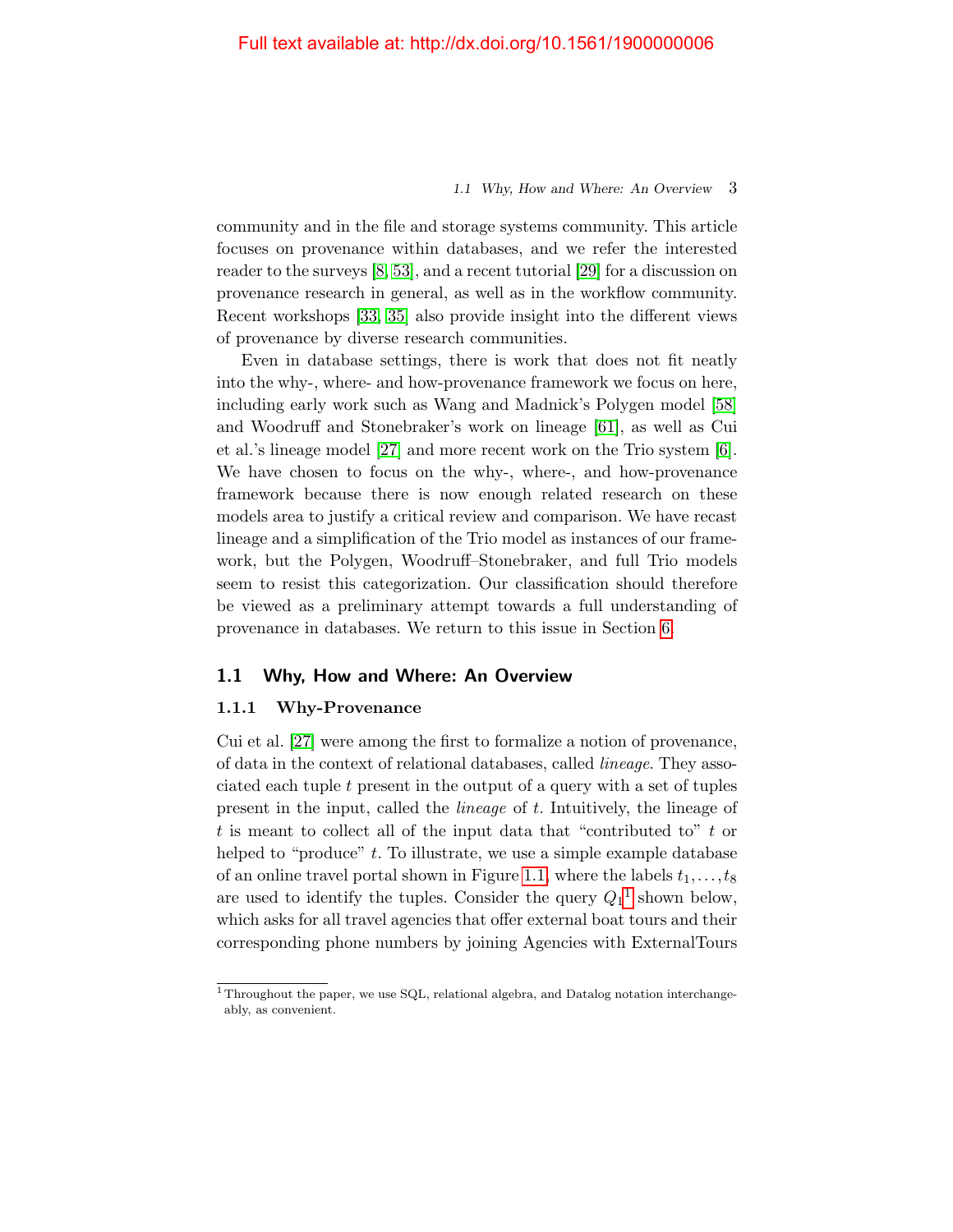|         | Agencies   |               |          |
|---------|------------|---------------|----------|
|         | name       | based_in      | phone    |
| $t_1$ : | BayTours   | San Francisco | 415-1200 |
| $t_2$ : | HarborCruz | Santa Cruz    | 831-3000 |

|           | <b>ExternalTours</b> |               |           |       |  |  |  |  |  |  |
|-----------|----------------------|---------------|-----------|-------|--|--|--|--|--|--|
|           | name                 | destination   | type      | price |  |  |  |  |  |  |
| $t_3$ :   | BayTours             | San Francisco | cable car | \$50  |  |  |  |  |  |  |
| $t_4$ :   | <b>BayTours</b>      | Santa Cruz    | bus       | \$100 |  |  |  |  |  |  |
| $t_{5}$ : | BayTours             | Santa Cruz    | boat      | \$250 |  |  |  |  |  |  |
| $t_6$ :   | <b>BayTours</b>      | Monterey      | boat      | \$400 |  |  |  |  |  |  |
| $t_7$ :   | HarborCruz           | Monterey      | boat      | \$200 |  |  |  |  |  |  |
| $t_8$ :   | HarborCruz           | Carmel        | train     | \$90  |  |  |  |  |  |  |

<span id="page-12-0"></span>Fig. 1.1 Our example database: an online travel portal.

on the name attribute, selecting tours by boat, and projecting on the name and phone attributes:

| $Q_1$ :<br>SELECT a.name, a.phone    | Result of $Q_1$ :       |          |
|--------------------------------------|-------------------------|----------|
| FROM Agencies a, ExternalTours e     | name                    | phone    |
| WHERE<br>$a.\text{name} =$<br>e.name | $AND \mid BayTours$     | 415-1200 |
| $e.\text{type} = \text{boat}'$       | $HarborCruz$   831-3000 |          |

The result of  $Q_1$  executed on our example database in Figure [1.1](#page-12-0) is shown above on the right. According to Cui et al., the lineage of the output tuple (HarborCruz, 831-3000) is  $\{ \text{Agencies}(t_2), \text{ExternalTours}(t_7) \},$ where Agencies $(t_2)$  and ExternalTours $(t_7)$  denote the subinstances of Agencies and ExternalTours consisting of tuples  $t_2$  and  $t_7$ , respectively. Intuitively, the two source tuples witness the existence of the tuple of interest, (HarborCruz, 831-3000), according to  $Q_1$ . Furthermore, each of the two source tuples justify the existence of the HarborCruz tuple. In other words, the source tuples  $t_2$  and  $t_7$  form a "proof" or "witness" for the HarborCruz output tuple according to  $Q_1$ , and no other source tuples are part of the witness since they do not contribute to the HarborCruz output tuple. Technically speaking, by "witness" we mean a subset of the input database records that is sufficient to ensure that a given output tuple appears in the result of a query.

As another example, the lineage of the output tuple (Bay-Tours, 415-1200) is the union of the lineage of the intermediate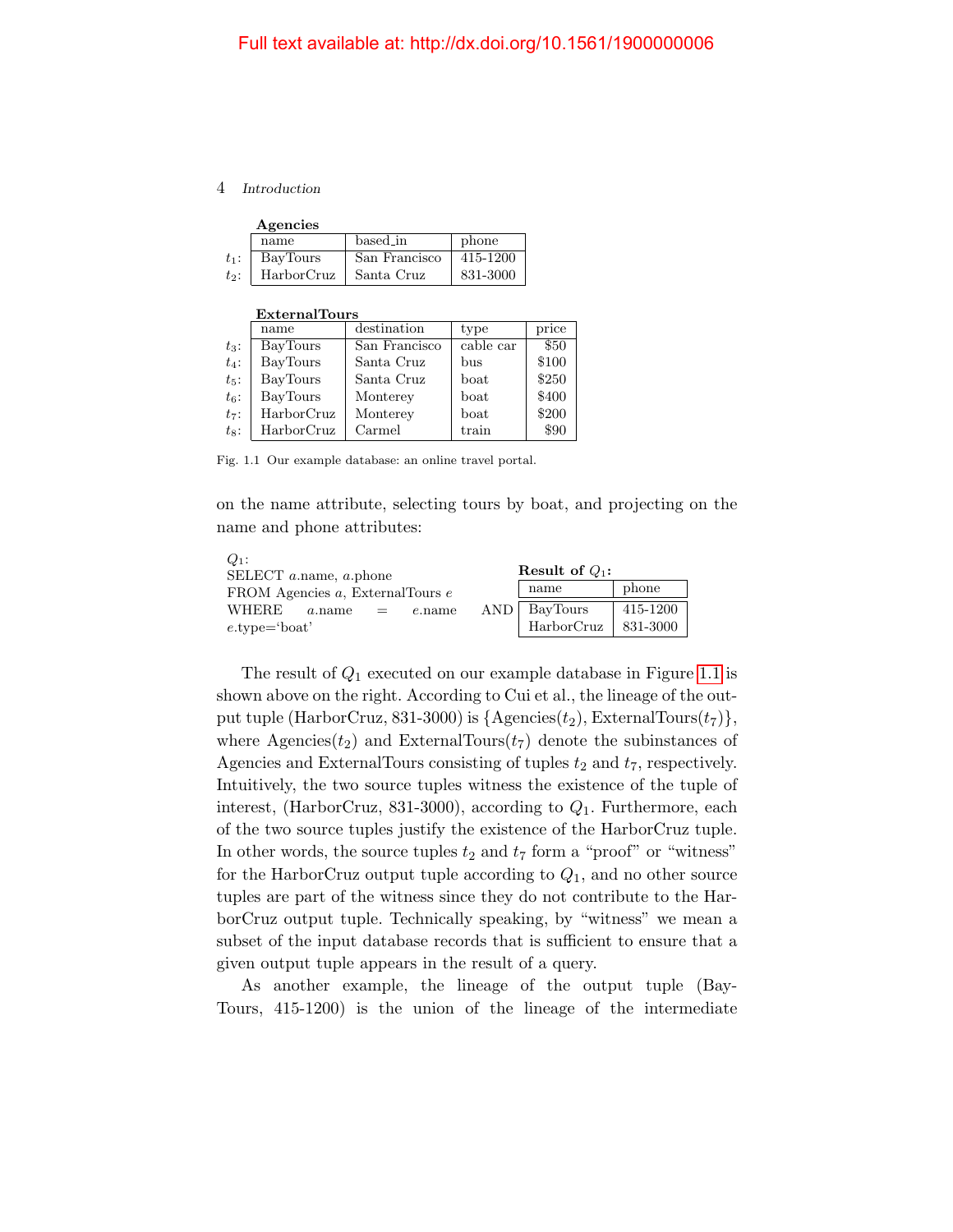#### 1.1 Why, How and Where: An Overview 5

tuples — (BayTours, San Francisco, 415-2000, Santa Cruz, boat, \$100) and (BayTours, San Francisco, 415-2000, Monterey, boat, \$250) before the projection operator is applied on name and phone. The union of the lineage of these two intermediate tuples gives  $\{Agencies(t_1),\}$ ExternalTours $(t_5,t_6)$ . Observe that this lineage representation is not as precise as one may like as it does not specify that  $t_5$  and  $t_6$  do not need to coexist together in order to witness the BayTours output tuple. Indeed,  $\{t_1, t_5\}$  and respectively,  $\{t_1, t_6\}$  are two different witnesses for the BayTours tuple. This illustrates that not every tuple in the lineage is "necessary" for the output (BayTours, 415-1200) to be produced.

This intuition was formalized by Buneman et al. [\[13\]](#page-27-3) who introduced the notion of *why-provenance* that captures the different witnesses. Their work is in the context of a semi-structured data model with a query language that is appropriate for that data model, but we shall restrict our discussion to the relational model with select–project– join queries here.

Like lineage, why-provenance is based on the idea of providing information about the witnesses to a query. Recall that a witness is a subset of the database records that is sufficient to ensure that a given record is in the output. There may be a large number of such witnesses because many records are "irrelevant" to the presence of an output record of interest. In fact, the number of witnesses can easily be exponential in the size of the input database. To avoid this problem, the definition of why-provenance restricts attention to a smaller number of witnesses. According to  $[13]$ , the why-provenance of an output tuple t in the result of a query  $Q$  applied to a database  $D$  is defined as the witness basis of t according to Q. The witness basis is a particular set of witnesses which can be calculated efficiently from  $Q$  and  $D$ . This is generally much smaller than the full witness set. However, every witness contains an element of the witness basis, so the witness basis can be viewed as a compact representation of the set of all witnesses.

Going back to our example, the why-provenance of (BayTours, 415- 1200) in the result of  $Q_1$  is the set  $\{\{t_1, t_5\}, \{t_1, t_6\}\}\.$  There are two witnesses, corresponding to  $\{t_1, t_5\}$  and  $\{t_1, t_6\}$ , respectively. Intuitively, this tells us that the output tuple is witnessed by source tuples in two different ways according to  $Q_1$ : the first uses the tuples  $t_1$  and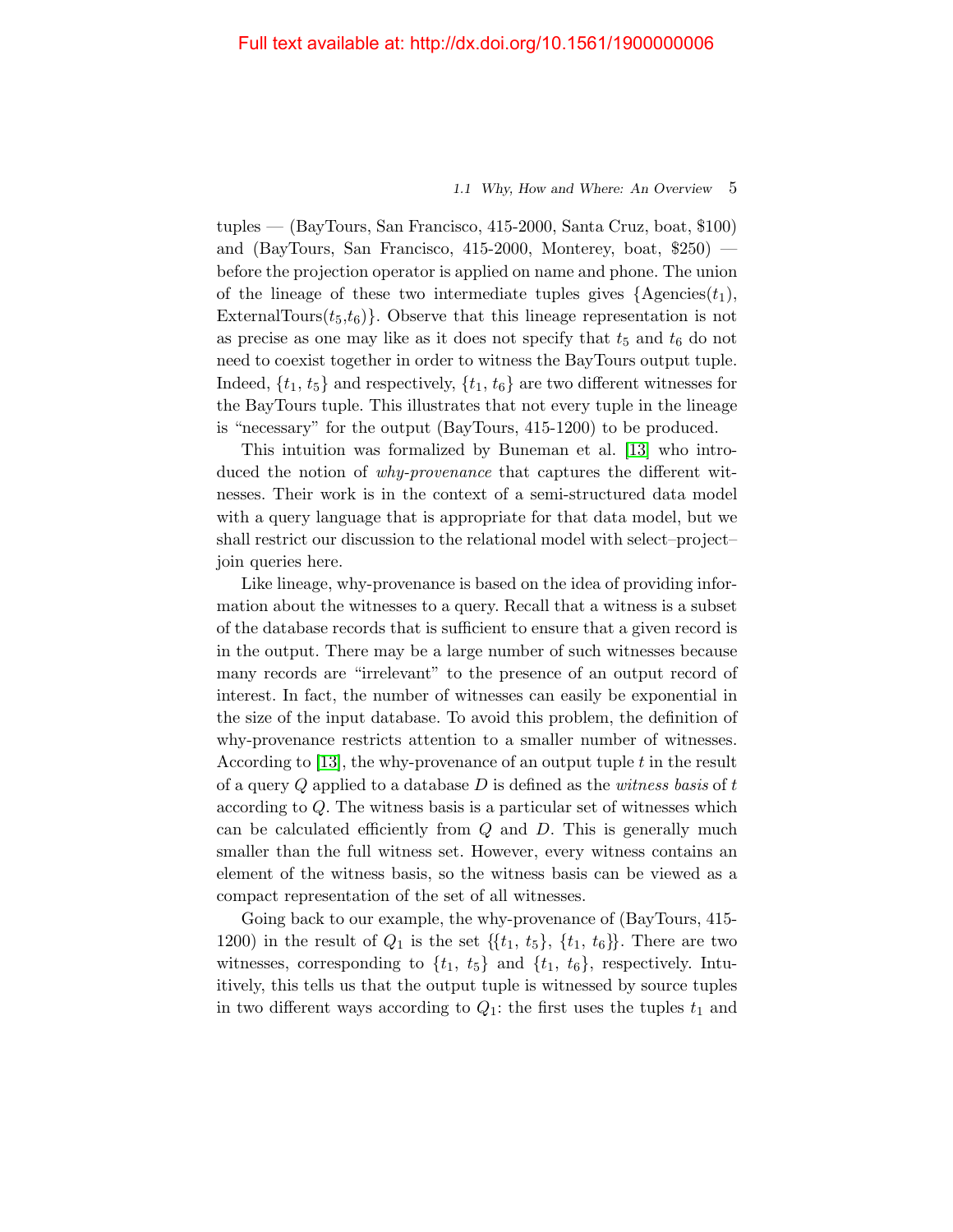

<span id="page-14-0"></span>Fig. 1.2 Example queries, input and output.

| R                                               | Instance $I$ : |                    | Output of |                     |     | Output of |                    |                     |
|-------------------------------------------------|----------------|--------------------|-----------|---------------------|-----|-----------|--------------------|---------------------|
| $t$ :<br>$t^{\prime}$ :<br>$t^{\prime\prime}$ : |                | ച<br>ω<br>$\Omega$ | Α         | $\Omega$<br>IJ<br>ച | why | Α         | ച<br>3<br>$\Omega$ | why<br>$\{t,t'\}\}$ |

<span id="page-14-1"></span>Fig. 1.3 Example showing that why-provenance is sensitive to query rewriting.

 $t_5$ , while the second uses the tuples  $t_1$  and  $t_6$ . Observe that  $\{t_1, t_5, t_6\}$  is not a minimal witness, since the query  $Q_1$  requires witnesses to consist of exactly one tuple from Agencies, and one tuple from ExternalTours according to the FROM clause of  $Q_1$ .

The preceding discussion suggests that the witness basis may be tied to the structure of the query and it is therefore sensitive to how a query is formulated. To illustrate, consider the instance I and two equivalent queries  $Q$  and  $Q'$  shown in Figure [1.2.](#page-14-0) For conciseness, we use the Datalog conjunctive query notation to express  $Q$  and  $Q'$  here and throughout the paper as convenient. Consider the output tuple  $(1,2)$  in the result of Q (and Q') applied to I shown in Figure [1.3.](#page-14-1) The witness basis of this output tuple is  $\{\{t\}\}\,$ , according to Q and I. However, even though  $Q'$  is equivalent to  $Q$ , the witness basis of the output tuple  $(1,2)$  according to  $Q'$  and I is  $\{\{t\},\{t,t'\}\}.$ 

Although equivalent queries may have different witness bases, Buneman et al. [\[13\]](#page-27-3) showed that a subset of the witness basis, called the minimal witness basis, is invariant under equivalent queries. The minimal witness basis consists of all the minimal witnesses in the witness basis, where a witness is minimal if none of its proper subinstances is also a witness in the witness basis. For example,  $\{t\}$  is a minimal witness for the output tuple  $(1,2)$  in Figure [1.2.](#page-14-0) However,  $\{t, t'\}$  is not a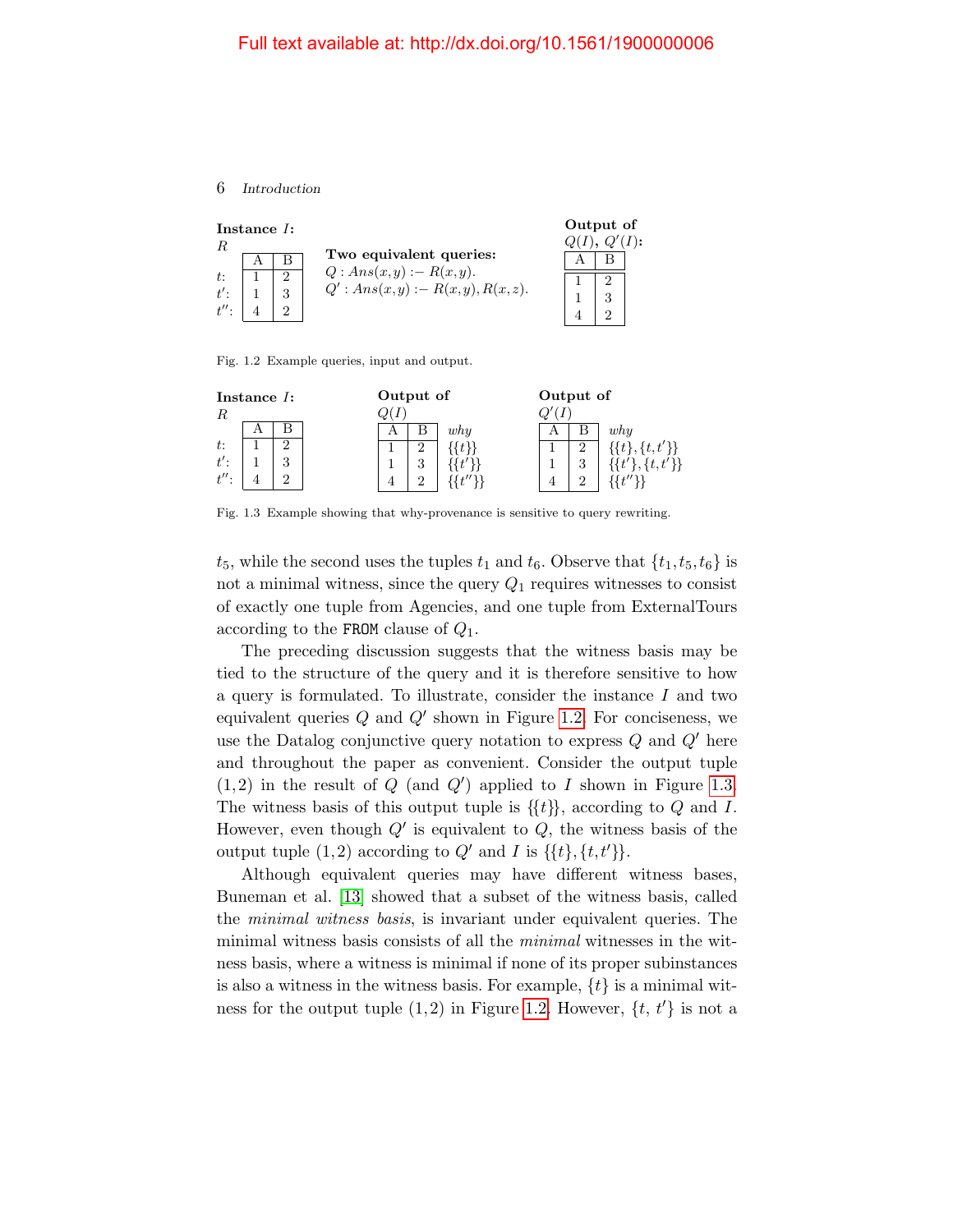1.1 Why, How and Where: An Overview 7

minimal witness since  $\{t\}$  is a subinstance of it and it is a witness to  $(1,2)$ . Hence, the minimal witness basis is  $\{\{t\}\}\$ for this example. In a subsequent work by [\[14\]](#page-27-4), minimal witnesses were used in the study of variants of the view deletion problem, which is that of finding source tuples to remove in order to delete a tuple from the view for selectproject–join–union queries.

#### 1.1.2 How-Provenance

Why-provenance describes the source tuples that witness the existence of an output tuple in the result of the query. However, it leaves out some information about how an output tuple is derived according to the query. To illustrate, consider the query  $Q_2$  of Figure [1.4](#page-15-0) which asks for all cities where tours are offered (assuming all agencies offer tours in the city they are headquartered). The result of  $Q_2$  on the example database in Figure [1.1](#page-12-0) is shown in the right of Figure [1.4.](#page-15-0) (Ignore the additional tags on the output tuples for now.) For the output tuple (San Francisco, 415-1200) in the result of  $Q_2$ , its why-provenance is  $\{\{t_1\}, \{t_1,t_3\}\}\.$  This description tells us that  $t_1$  alone, and  $t_1$  with  $t_3$  are each sufficient to witness the existence of the output tuple according to  $Q_2$ . However, it does not tell us about the structure of the proof that  $t_1$  (as well as  $t_1$  and  $t_3$ ) help witness the output tuple according to  $Q_2$ . Although arguably obvious from the description of the query  $Q_2$ , the why-provenance does not tell us that the source tuple  $t_1$  contributes twice to the output tuple: (1)  $t_1$  contributes to the intermediary result of the inner query, and (2) it combines with that intermediary result to witness the output tuple. This intuition is formalized in [\[43\]](#page-29-3) using

| $Q_2$ :       |                                 |                          |          |                         |
|---------------|---------------------------------|--------------------------|----------|-------------------------|
| <b>SELECT</b> | e.destination, a.phone          | <b>Result of</b> $Q_2$ : |          |                         |
| <b>FROM</b>   | Agencies $a$ ,                  | destination              | phone    |                         |
|               | (SELECT name,                   | San Francisco            | 415-1200 | $t_1 \cdot (t_1 + t_3)$ |
|               | based in AS destination         | Santa Cruz               | 831-3000 | $t_2^2$                 |
|               | FROM Agencies a                 | Santa Cruz               | 415-1200 | $t_1 \cdot (t_4 + t_5)$ |
|               | UNION                           | Monterey                 | 415-1200 | $t_1 \cdot t_6$         |
|               | SELECT name, destination        | Monterey                 | 831-3000 | $t_1 \cdot t_7$         |
|               | FROM ExternalTours ) e          | Carmel                   | 831-3000 | $t_1 \cdot t_8$         |
| WHERE         | $a.\text{name} = e.\text{name}$ |                          |          |                         |

<span id="page-15-0"></span>Fig. 1.4 A query and its output tagged with semiring provenance.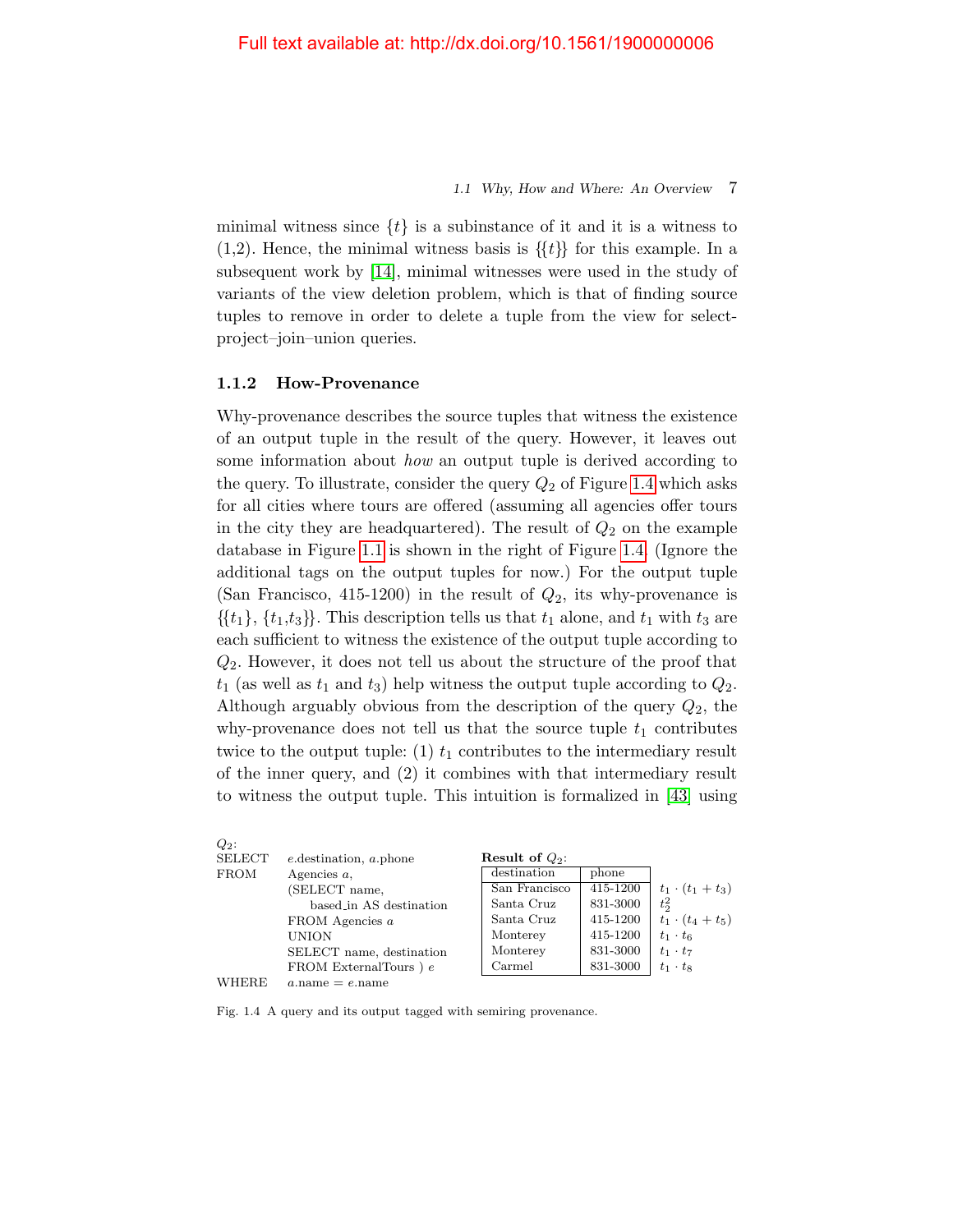

<span id="page-16-0"></span>Fig. 1.5 Example showing that how-provenance is sensitive to query rewriting.

provenance semirings. Intuitively, the provenance of the output tuple (San Francisco, 415-1200) is represented as a polynomial, which for this example is  $t_1^2 + t_1 \times t_3$ . The polynomials for each output tuple are shown on the right of the result of  $Q_2$ . The polynomial hints at the structure of the proofs by which the output tuple is derived. In this example, the polynomial describes that the output tuple is witnessed in two distinct ways: once using  $t_1$  twice, and the other using  $t_1$  and  $t_3$ . As we shall show, one can derive the why-provenance of an output tuple from its how-provenance polynomial. However, this example shows that the converse is not always possible.

It is easy to see that how-provenance is also sensitive to query formulations, since how-provenance is more general than why-provenance. Going back to our example queries shown on the top of Figure [1.2,](#page-14-0) Figure [1.5](#page-16-0) illustrates that the how-provenance of the tuple  $(1,2)$  in the output of  $Q(I)$  is t according to Q, and respectively,  $t^2 + t \times t'$ according to  $Q'$ .

Green et al. [\[43\]](#page-29-3) formalize a notion of how-provenance for relational algebra in terms of an appropriate "provenance semiring", and extend their approach to handle recursive datalog. Subsequently, an interesting application of how-provenance appears in the context of ORCHES-TRA [\[42,](#page-29-4) [44\]](#page-29-5), a collaborative data sharing system in a network of peers interconnected through schema mappings. An extension of the semiring model of Green et al. [\[43\]](#page-29-3) to schema mappings is used in ORCHESTRA to efficiently support trust-based filtering of updates, and incremental maintenance of peers' databases with updates in the system.

Earlier, Chiticariu and Tan proposed a notion of provenance over schema mappings called routes [\[21\]](#page-27-6), and used it as a basis for SPIDER, a system for debugging schema mappings [\[3\]](#page-26-4). Given a schema mapping that relates a source and a target schema, routes describe how data in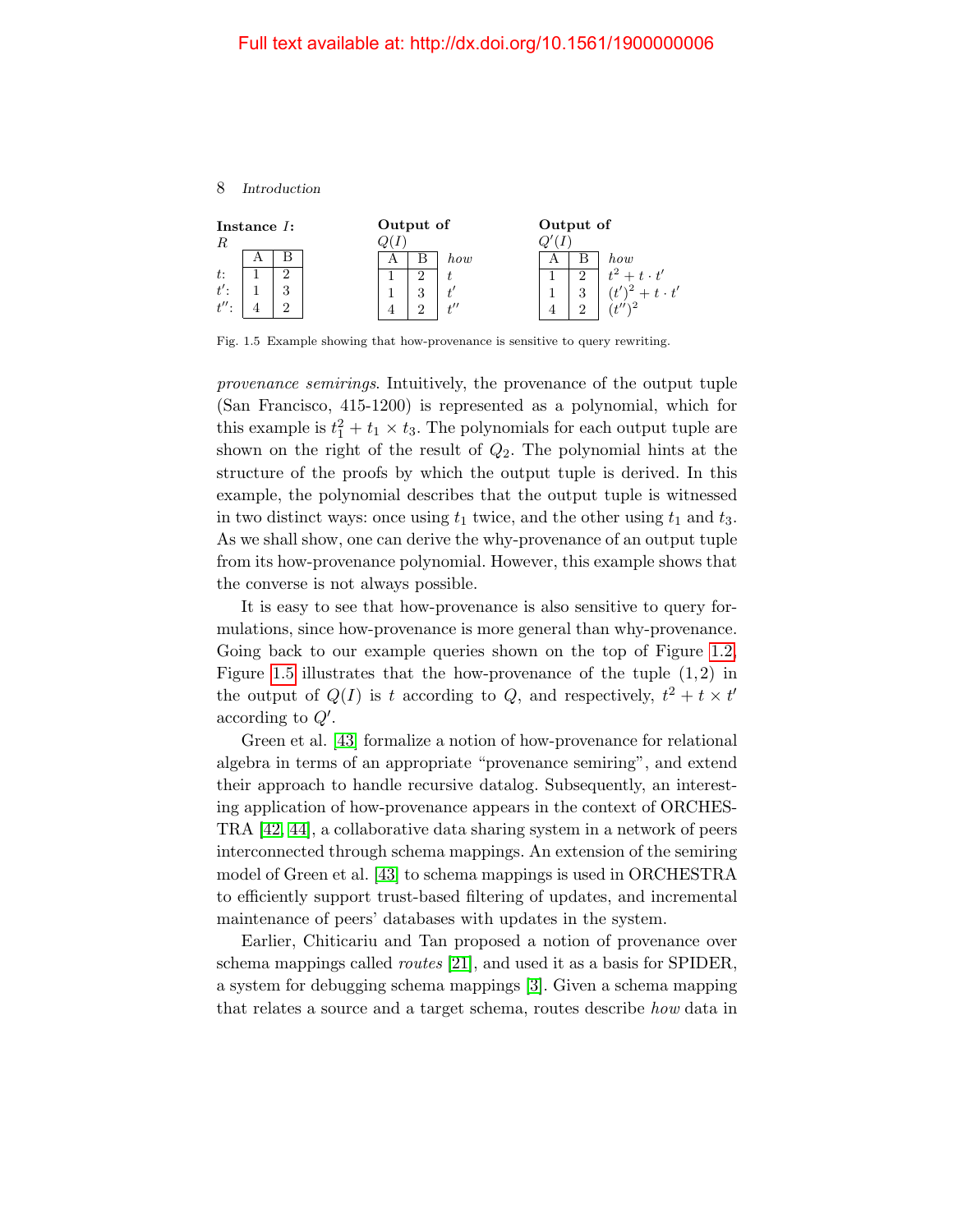1.1 Why, How and Where: An Overview 9

the source instance is related to data in the target instance through the schema mapping. Hence, in retrospect, routes can be classified as a form of how-provenance over schema mappings.

#### 1.1.3 Where-Provenance

Why-provenance describes all combinations of source tuples that witness the existence of an output tuple in the result of a query. In turn, how-provenance describes how the source tuples witness the output tuple. Buneman et al. also introduced a different notion of provenance, called where-provenance [\[13\]](#page-27-3). Intuitively, where-provenance describes where a piece of data is copied from. While why-provenance is about the relationship between source and output tuples, where-provenance describes the relationship between source and output locations. In the relational setting, a location is simply a column of a tuple in a relation, which precisely refers to a "cell" in a relation. The where-provenance of a value that resides in some location  $l$  in  $Q(D)$  consists of *locations* of D from which the value in l was copied according to  $Q$ . Naturally, this requires that all the values that reside in the source locations of the where-provenance of l are equal to the value that resides at l. For example, the where-provenance of the value "HarborCruz" in the second output tuple in the result of  $Q_1$  is the location (Agencies,  $t_2$ , name) (or simply,  $(t_2, \text{name})$ ) in our example database, since "HarborCruz" was copied from the name attribute of the tuple  $t_2$  in the Agencies relation, according to  $Q_1$ .

Where-provenance is also not invariant under equivalent queries. To illustrate, consider the queries  $Q_1$  (repeated from earlier) and  $Q'_1$ . The only difference between  $Q_1$  and  $Q'_1$  is in the select clause. The first attribute of the select clause of  $Q_1$  is a name, whereas the first attribute of the select clause of  $Q'_1$  is e.name.

| $Q_1$ : |                                   | $Q'_1$ :     |                                    |
|---------|-----------------------------------|--------------|------------------------------------|
| SELECT  | a.name, a.phone                   | SELECT       | $e$ .name, $a$ .phone              |
| FROM    | Agencies a, ExternalTours e       | FROM         | Agencies a, ExternalTours e        |
| WHERE   | $a.\text{name} = e.\text{name}$   | <b>WHERE</b> | $a.\text{name} = e.\text{name}$    |
|         | AND $e.\text{type} = \text{boat}$ |              | AND $e.\text{type} = \text{boat}'$ |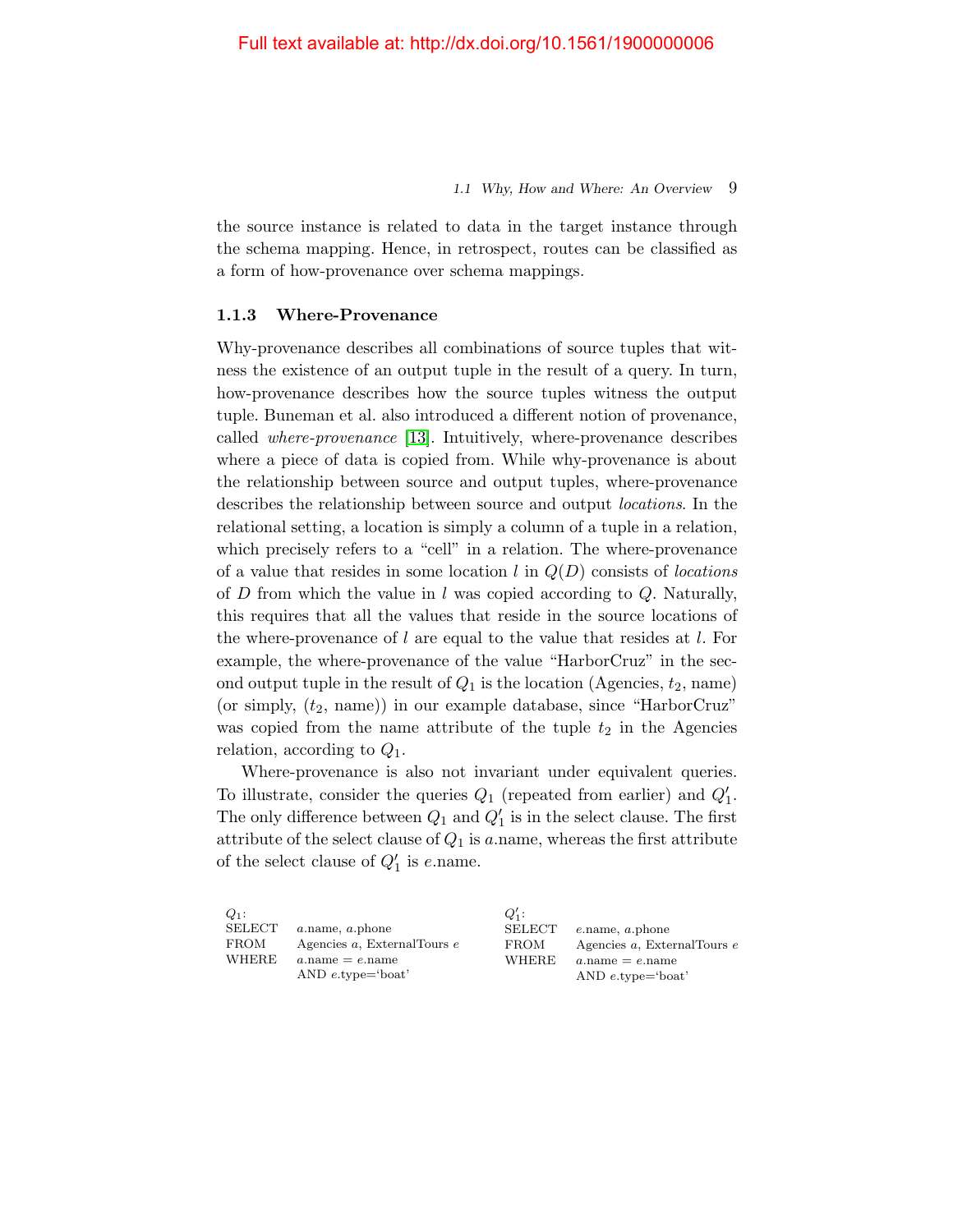Clearly, the queries  $Q_1$  and  $Q'_1$  are equivalent in that they produce the same resulting tuples for any given input database. However, the where-provenance of the output value "HarborCruz" is different under the two queries. As explained earlier, the where-provenance of "HarborCruz" in the output according to  $Q_1$  is the location  $(t_2, \text{name}),$ since "HarborCruz" is copied from the name attribute of the tuple  $t_2$  in Agencies. With  $Q'_1$ , however, the where-provenance of "HarborCruz" is  $(t_7, \text{ name}),$  since "HarborCruz" is copied from the name attribute of  $t_7$  in ExternalTours. Arguably, the where-provenance of "Harbor-Cruz" according to  $Q_1$  and  $Q'_1$  is identical once we take the equality "a.name = e.name" into consideration in  $Q_1$ . However, as we shall discuss later with DBNotes, where-provenance is still not invariant under equivalent queries even after such "equality checks" are incorporated.

According to Buneman et al.'s definition of why and where-provenance [\[13\]](#page-27-3), if a value v of a location of an output tuple t is not constructed by a query  $Q$ , then it must have been copied from values that reside in some source locations of a witness of  $t$  according to  $Q$ . As a consequence, the where-provenance of  $v$  consists of locations that can be found in tuples of the why-provenance of t. (We prove this more carefully in Section [5,](#page--1-0) Proposition [5.11.](#page--1-13)) For example, consider  $Q'_1$  that was described earlier and the output tuple (BayTours, 415-1200), which we denote as t. The why-provenance of t according to  $Q'_1$  is  $\{\{t_1, t_5\},\}$  $\{t_1, t_6\}$ . The where-provenance of the value "BayTours" at location  $(t, \text{name})$  consists of two locations  $(t_5, \text{name})$  and  $(t_6, \text{name})$ . Indeed, these two locations are among the locations of tuples in the witnesses of t. Observe that although  $t_1$  is part of every witness for t according to  $Q'_1$ , the locations of  $t_1$  are not among the locations in the whereprovenance of  $(t, \text{name})$ . On the other hand, the where-provenance of  $(t_1, \text{ phone})$  is  $(t, \text{ phone})$ . But in general, it is possible for the whyprovenance to contain tuples whose locations contribute nothing to the where-provenance of any part of the output.

One interesting application of where-provenance has been in the study of annotation–propagation and update languages [\[7,](#page-26-2) [14,](#page-27-4) [58\]](#page-30-0). Annotation–propagation is closely related to provenance: a given notion of provenance can be viewed as a method for propagating annotations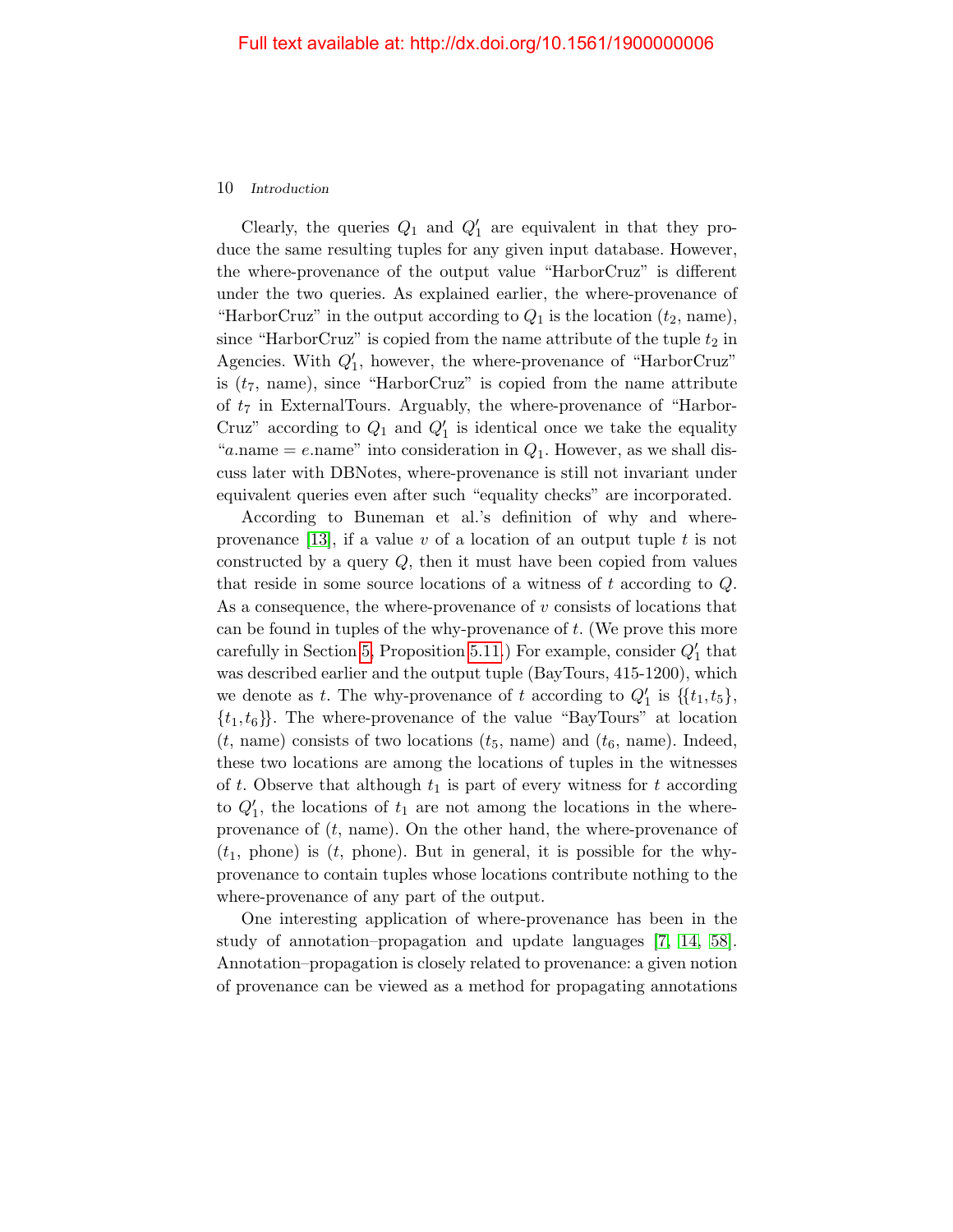#### 1.1 Why, How and Where: An Overview 11

from the input to the output, whereas a given annotation–propagation semantics can be viewed as a form of provenance by placing distinct annotations on each part of the input and observing where they end up in the output.

The idea of forwarding provenance information during query execution was first explored in the Polygen system [\[58\]](#page-30-0). In Polygen, operational rules for forwarding information about the source databases, as well as the intermediate databases that contributed to the creation of an output piece of data, are defined for basic relational operators. The where-provenance propagation rules are similar to the rules that propagate origin source tags (i.e., references to original sources) in Polygen [\[58\]](#page-30-0).

In Buneman et al.'s work on annotation propagation [\[14\]](#page-27-4), as implemented in DBNotes [\[7\]](#page-26-2), the where-provenance of a location in the result of a query determines the set of all annotations in the source database to be associated with that output location. This approach assumes queries involve select, project, join, and union only; the where-provenance of an output location is described through a set of propagation rules, one for each relational operator (i.e., select, project, join, union). In contrast to Polygen, these approaches propagate arbitrary annotations through a query, and not only information about source and intermediary databases.

DBNotes [\[7,](#page-26-2) [22\]](#page-27-7) is an annotation management system for relational databases which builds upon previous ideas in where-provenance and Polygen. DBNotes propagates annotations from source locations to output locations based on where-provenance. Queries in DBNotes are also select–project–join–union queries except that they are expressed in declarative SQL-like expressions, and not relational operators as in [\[14\]](#page-27-4). Like [\[14\]](#page-27-4), every location can be associated with zero or more annotations and these annotations are propagated to the output when a query is executed. The default annotation–propagation behavior of queries in DBNotes forwards annotations to an output location based on the where-provenance of that output location. For a simple example, consider the annotated relation  $I_a$  shown in Figure [1.6](#page-20-0) and the queries  $Q$ and  $Q'$  from Figure [1.2.](#page-14-0) Each of the six locations of  $I_a$  is associated with one annotation, denoted as  $a_i$ , where  $1 \leq i \leq 6$ . The execution of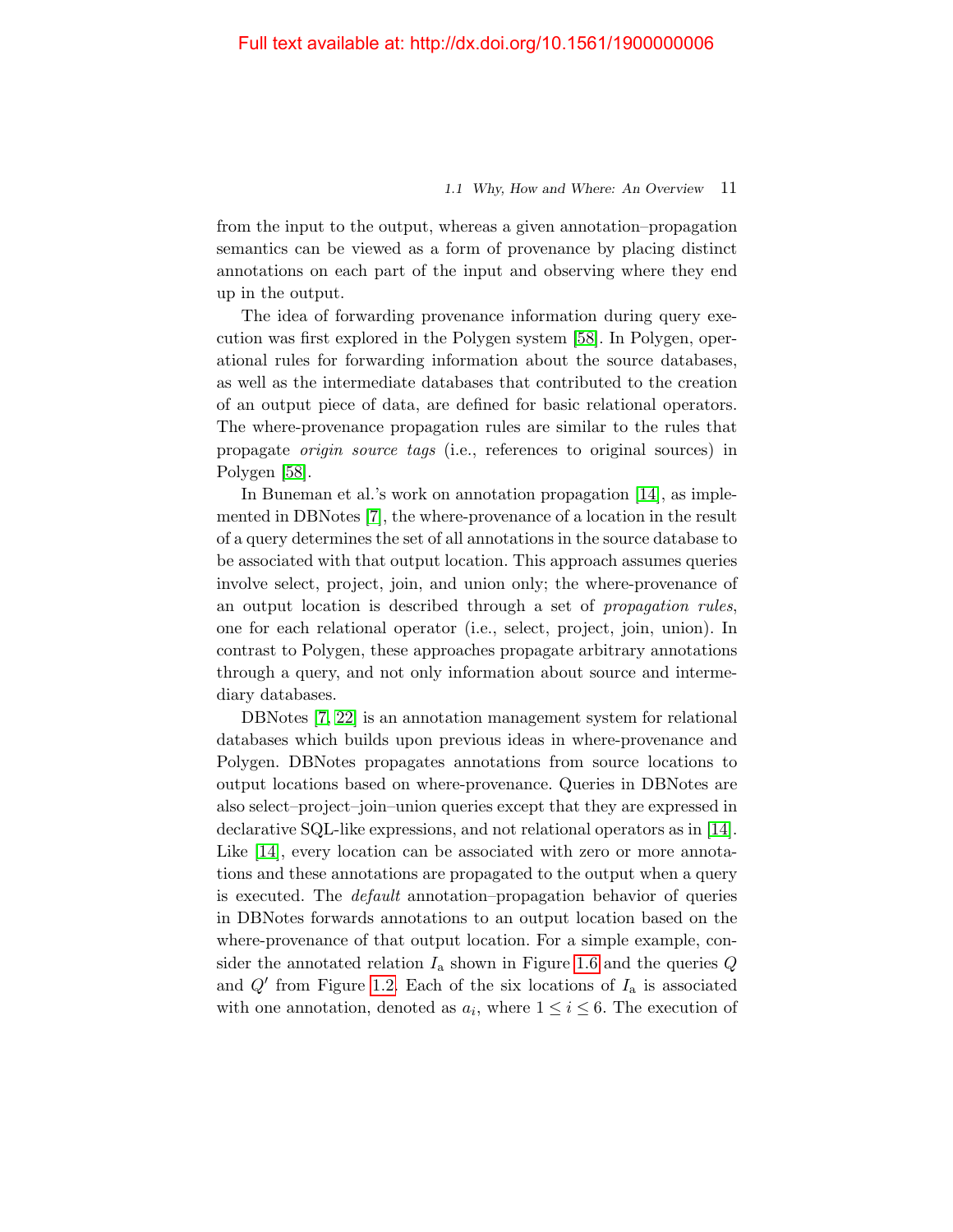| Annotated<br>instance $I^a$ : |                     | Output of $Q(I^a)$<br><b>DEFAULT</b> |                         | Output of $Q'(I^a)$<br>(DEFAULT |  | Output of $Q(I^a)$ , $Q'(I^a)$<br>(DEFAULT-ALL |           |                |                |  |
|-------------------------------|---------------------|--------------------------------------|-------------------------|---------------------------------|--|------------------------------------------------|-----------|----------------|----------------|--|
| R                             |                     |                                      |                         | propagation):                   |  | propagation):                                  |           | propagation):  |                |  |
|                               | А                   |                                      | $\overline{\mathsf{A}}$ |                                 |  |                                                |           |                |                |  |
| $t$ :                         | 1 <sup>a</sup> 1    | $2^{a_2}$                            | $1a_1$                  | $2^{a_2}$                       |  | $1^{a_1, a_3}$                                 | $2^{a_2}$ | $1^{a_1, a_3}$ | $2^{a_2, a_6}$ |  |
| $t$ :                         | $1a_3$              | $3^{a_4}$                            | 1 <sub>a3</sub>         | $3^{a_4}$                       |  | $1^{a_1, a_3}$                                 | $3^{a_4}$ | $1^{a_1, a_3}$ | $3^{a_4}$      |  |
| $t^{\prime\prime}$ :          | $4^{\mathfrak{a}}5$ | $2^{\alpha}6$                        | $4^{a_5}$               | $2^{a_6}$                       |  | $4^{a_5}$                                      | $2^{a_6}$ | $4^{a_5}$      | $2^{a_2, a_6}$ |  |

<span id="page-20-0"></span>Fig. 1.6 Example showing that where-provenance is sensitive to query rewriting.

 $Q$  and respectively,  $Q'$  on  $I_a$  under the default propagation scheme produces the two annotated instances shown in Figure [1.6.](#page-20-0) In the output of  $Q$ , the annotation  $a_1$  propagates from the value "1" of the source tuple t to the output value "1" of  $(1, 2)$  in  $Q(I_3)$ . This is because the value "1" of  $(1, 2)$  in  $Q(I_a)$  is copied from the value "1" of t according to Q. In the case of  $Q'$ , however, the value "1" of  $(1, 2)$  in  $Q'(I_{\rm a})$  is copied from "1" of t or "1" of t' in  $I_a$ . Hence, two annotations,  $a_1$  and  $a_3$ , appear with the value "1" of  $(1, 2)$  in  $Q'(I_a)$ . This simple example illustrates once more that where-provenance is sensitive under equivalent query formulations: while  $Q$  and  $Q'$  are equivalent, they produce different annotated results. In fact, the query  $Q''$ :  $Ans(x,y) := R(x,y)$ ,  $R(z, y)$  is also equivalent to Q and it propagates both  $a_2$  and  $a_6$  to the values "2" in the output, whereas the two copies of value "1" in the output is annotated with  $a_1$  and respectively,  $a_3$ .

If a query Q propagates annotations under the default-all propagation scheme in DBNotes, then equivalent formulations of Q are guaranteed to produce identical annotated results. In the default-all scheme, annotations are propagated based on where data is copied from according to all equivalent queries of Q. Hence, this propagation scheme can be perceived as a "better" method for propagating annotations for Q. The result of executing Q (or  $Q'$  or  $Q''$ ) on  $I_a$  under the default-all scheme is shown in Figure [1.6.](#page-20-0) Observe that all annotations relevant for an output value are associated under the same output value in the default-all behavior, regardless of how the query is formulated. For this example, both "1"s in the default-all output are associated with  $a_1$  and  $a_3$ . This is because  $Q'$ , which is an equivalent query of  $Q$ , associates both annotations with the value "1". Similarly, both "2"s in the default-all output are associated with  $a_2$  and  $a_6$ . This is because  $Q''$  associates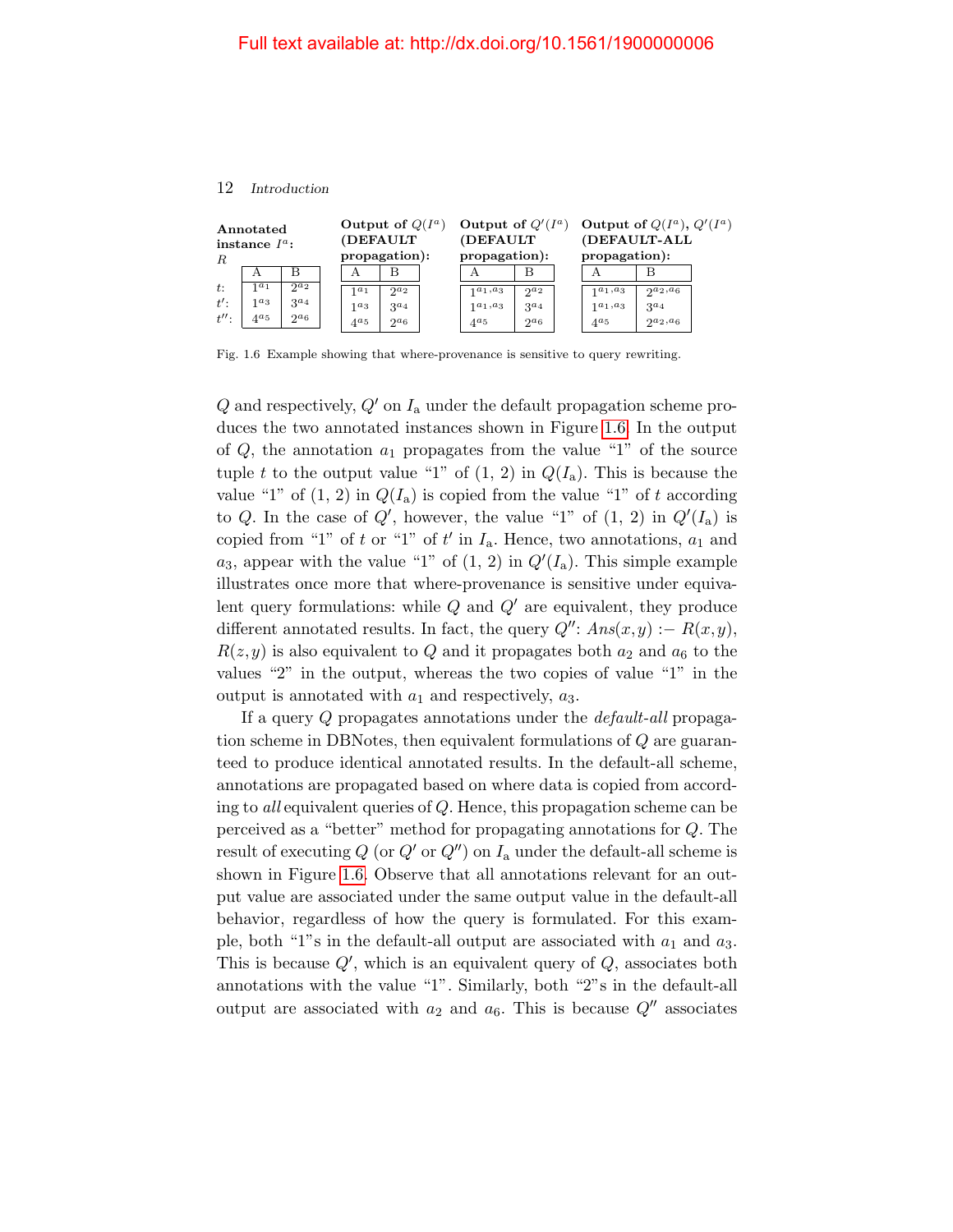1.2 Approaches in Computing Provenance: Eager vs Lazy 13

both annotations with the value "2". In fact, given  $Q$ , DBNotes generates a finite set of equivalent queries (in this case,  $\{Q, Q', Q''\}$ ) that captures all the relevant annotations that would be propagated by any equivalent query of Q.

#### <span id="page-21-0"></span>1.2 Approaches in Computing Provenance: Eager vs Lazy

Along with our discussion of the three notions of provenance, we shall also give an overview of a few recent systems where provenance is an integral component, and describe the algorithms for computing provenance implemented in these systems. Figure [1.7\(](#page-21-1)c) illustrates a classification of the systems we shall discuss in some detail in this paper, based on the approach each takes in computing provenance. There are two approaches for computing provenance: the eager approach and the lazy approach. In this article, we describe the basic ideas behind the two approaches, and defer the discussion of system implementation details to Sections [2–4.](#page--1-0)



|                  | Eager Approach     | Lazy Approach                    |
|------------------|--------------------|----------------------------------|
| Why-provenance   |                    | WHIPS (i.e., lineage) $[25, 27]$ |
| How-provenance   | ORCHESTRA [42, 44] | SPIDER $[3, 21]$                 |
|                  | Trio $[2, 5, 52]$  |                                  |
| Where-provenance | DBNotes $[7, 22]$  |                                  |

(c)

<span id="page-21-1"></span>Fig. 1.7 Approaches in computing data provenance: (a) the eager approach; (b) the lazy approach. (c) A classification of recent systems for computing data provenance.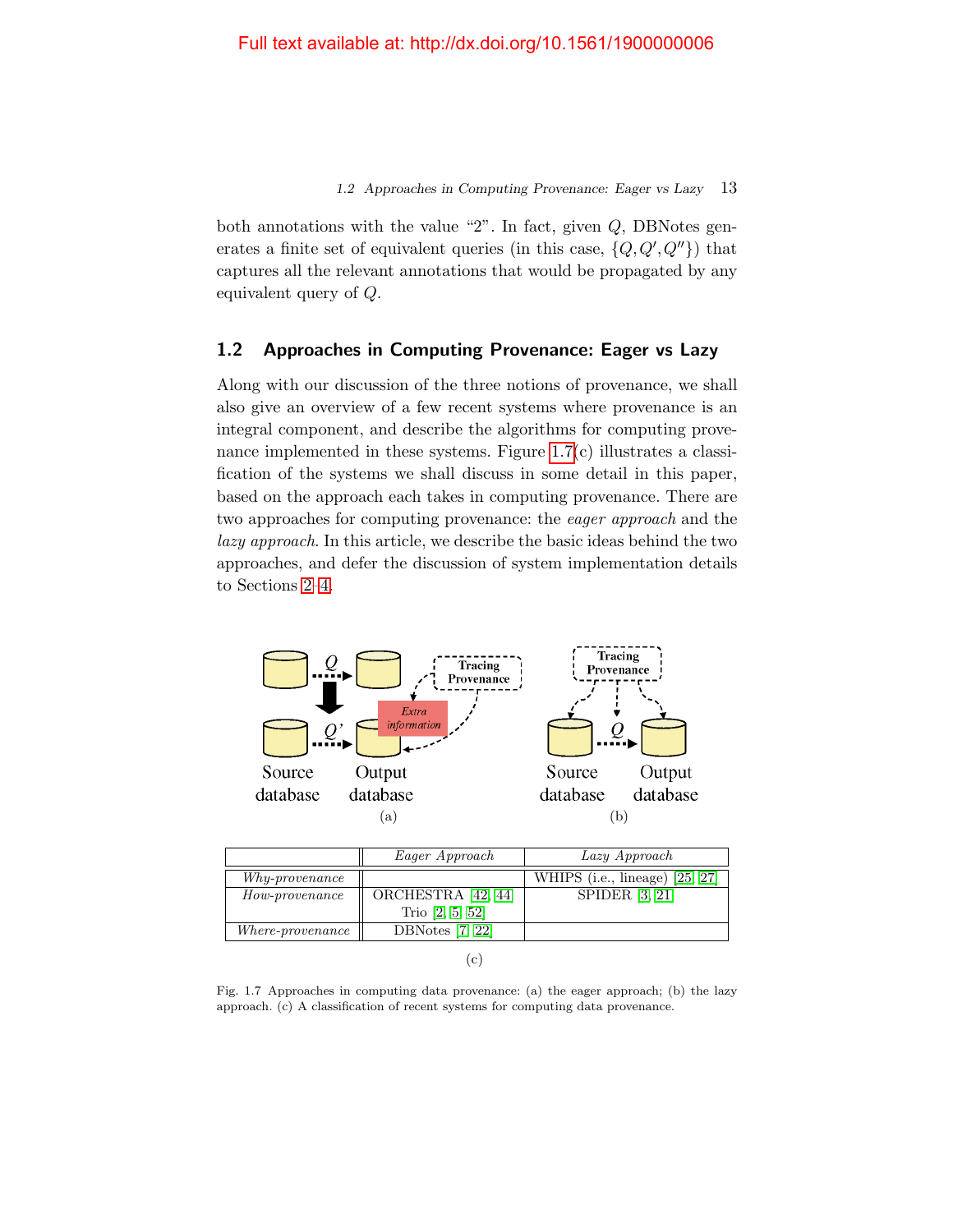Figures  $1.7(a)$  and  $1.7(b)$  illustrate the two possible approaches for computing provenance. In the eager approach (also known as the bookkeeping or annotation approach), the query is re-engineered so that extra annotations are carried over to the output database during the transformation, to help answer provenance. As a consequence, the provenance of a piece of output data can usually be derived by examining the output database and the extra information. In the lazy approach (also known as non-annotation approach), provenance is computed when needed — by examining the source data, the output data, and the transformation. In contrast to the eager approach, the lazy approach does not require the re-engineering of the transformation for the purpose of carrying additional information to the output database.

Both approaches have advantages, as well as disadvantages, and they are appropriate in different scenarios. Since additional information is carried over and stored along with actual data in the output database, an eager approach involves a performance overhead during the execution of the transformation, as well as a space overhead for storing the extra information in the output. Recently, various schemes aimed at reducing the amount of extra information stored have been investigated in [\[31,](#page-28-5) [38,](#page-28-6) [54\]](#page-29-7), and the problem of compressing or approximating provenance has been explored in [\[9,](#page-27-8) [16,](#page-27-9) [50\]](#page-29-8). However, the eager approach has the advantage that if the right additional information is propagated, provenance may be derived directly from the output database and the extra information, without examining the source database. Hence, an eager approach is useful in scenarios where the source data may become unavailable after the transformation. The lazy approach does not require the re-engineering of the transformation. Hence, it has the advantage that it can be readily deployed on an existing system without changes to the system, and furthermore, it does not incur any performance or storage overhead during the execution of the transformation. Thus, a lazy approach is useful when storage space is an issue, or, when it is not possible to modify the implementation of the query execution system. A disadvantage of the lazy approach is that deriving provenance usually involves sophisticated techniques for reasoning about the source database, the output database, and the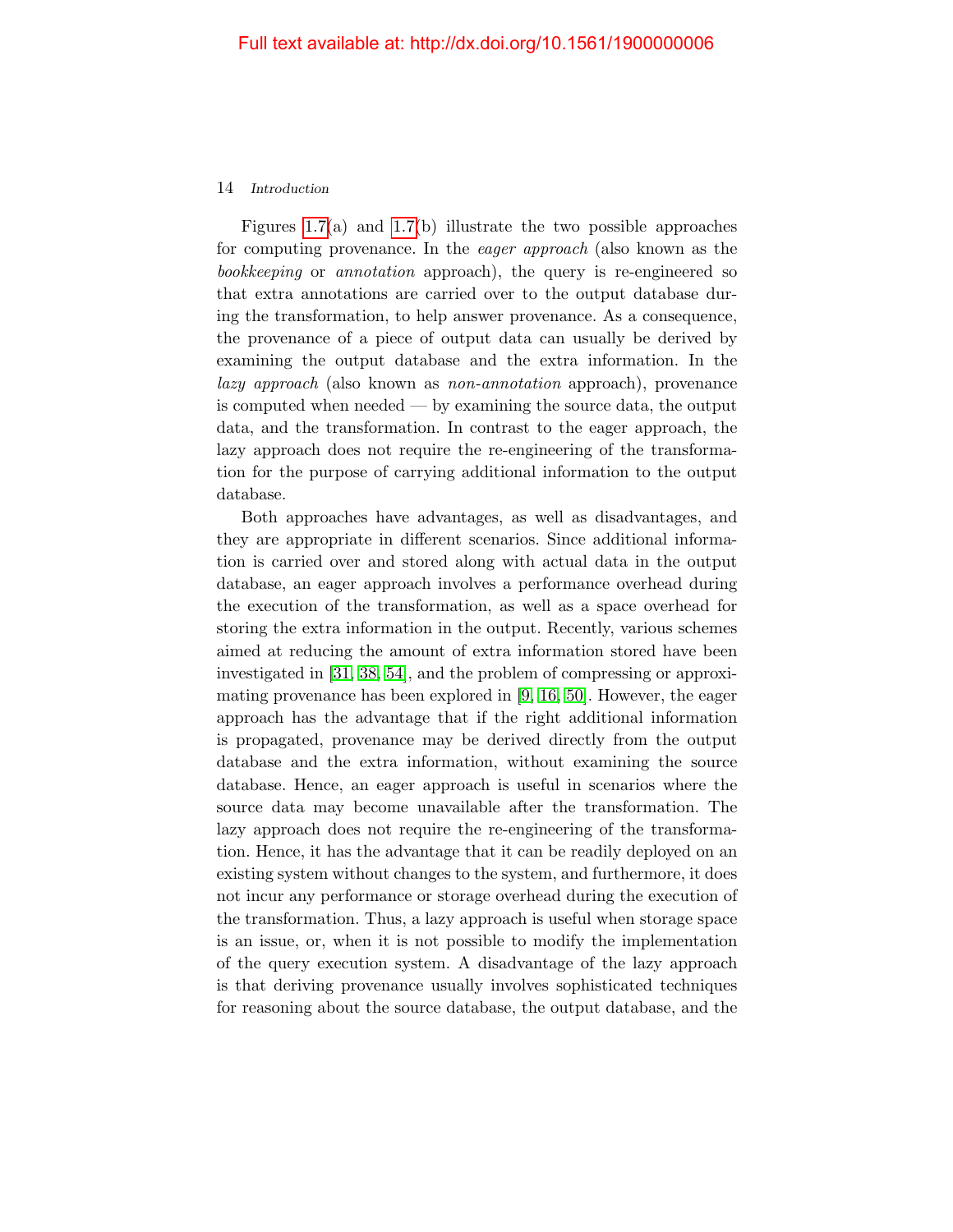1.3 Notational Preliminaries 15

transformation. Hence, the lazy approach cannot be used if the source data becomes unavailable.

Although most existing work takes a distinctively eager or lazy approach, it might be interesting to consider hybrid approaches that take advantage of the best characteristics of both the approaches. In fact, the WHIPS lineage-tracking system [\[25,](#page-28-4) [27\]](#page-28-1) combines eager and lazy ideas in its handling of queries involving negation and aggregation.

#### <span id="page-23-0"></span>1.3 Notational Preliminaries

In this section, we introduce (largely standard) notation we shall use in the rest of the paper.

Let **D** be a finite domain of data values  $\{d_1, \ldots, d_n\}$  and U a collection of field names (or attribute names). We will use the symbols  $U, V$ for (finite) subsets of U. A record (or tuple)  $t, t_1, t_2, t', u, \ldots$  is a function  $U \to \mathbf{D}$ , written as  $(A_1: d_1, \ldots, A_n: d_n)$ . A tuple assigning values to each field name in U is called U-tuple; e.g.  $(A_1: d_1, \ldots, A_n: d_n)$  is a  ${A_1, \ldots, A_n}$ -tuple. We write *Tuple* for the set of all tuples and *U*-Tuple for the set of all U-tuples. We write  $t \cdot A$  for the value of the A-field of t,  $t[U]$  for the restriction of tuple t over  $V \supseteq U$  to field names in U, and  $t[A \mapsto B]$  for the result of renaming field A to B in t (assuming B is not already present in t). We sometimes write  $(A: e(A))_{A \in U}$  to define a tuple t:U such that  $t \cdot A = e(A)$  for each  $A \in U$ <sup>[2](#page-23-1)</sup>. Here,  $e(A)$  is an expression parameterized by an unknown field name A. For example, if  $t:V$  then we can express the projection  $t[U]$  using this notation as  $(A:t \cdot A)_{A \in U}$ .

A relation or table r:U is a finite set of tuples over U. Let  $\mathcal R$ be a finite collection of *relation names*. A *schema*  $\bf{R}$  is a mapping  $(R_1:U_1,\ldots,R_n:U_n)$  from R to finite subsets of U. A database (or *instance*)  $I: (R_1:U_1, \ldots, R_n:U_n)$  is a function mapping each  $R_i:U_i \in \mathbf{R}$ to a relation  $r_i$  over  $U_i$ .

We also define *tuple locations* as tuples tagged with relation names, written  $(R, t)$ . We write  $TupleLoc = \mathcal{R} \times Tuple$  for the set of all tagged tuples. We can view a database instance  $I$  equivalently as a finite set

<span id="page-23-1"></span><sup>2</sup>For readers familiar with lambda-calculus notation for function definition, note that  $(A: e(A))_{A\in U}$  is equivalent to  $\lambda A \in U \cdot e(A)$ .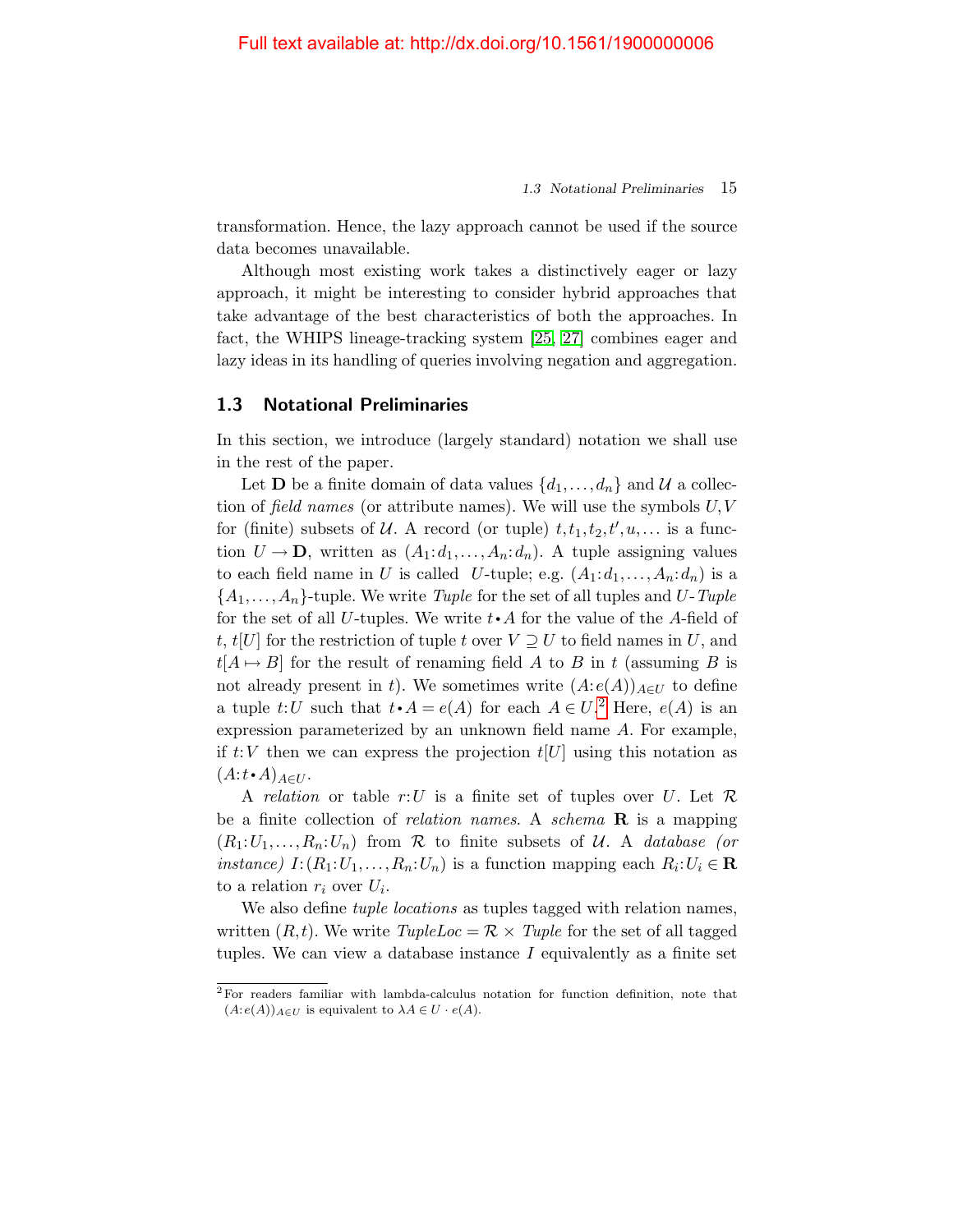$\{(R,t) | t \in I(R)\}\subseteq \mathit{TupleLoc}$  of such tagged tuples according to a standard translation. We will also sometimes consider *field locations* that refer to a particular field of a tagged tuple. Formally, such a location is just a triple  $(R, t, A) \in \mathcal{R} \times \text{Tuple} \times U$ . We write FieldLoc for the set of all locations.

We will use the following notation for (monotone) relational algebra queries:

 $Q ::= R | \{t\} | \sigma_{\theta}(Q) | \pi_{U}(Q) | Q_1 \bowtie Q_2 | Q_1 \cup Q_2 | \rho_{A \mapsto B}(Q)$ 

Here,  $\{t\}$  is a *singleton constant*  $\{t\}$ . Selections  $\sigma_{\theta}$  filter a relation by retaining tuples satisfying some predicate  $\theta$ . We leave the form of predicates unspecified (but typically include field equality tests  $A = B$ and  $A = d$ ). Projections  $\pi_U(Q)$  replace each tuple t in a relation with  $t[U]$ , discarding any other fields. Join (or natural join) and union are standard; renaming is written  $\rho_{A\mapsto B}(Q)$ .

The precise semantics  $Q(I)$  of a query Q evaluated against an instance  $I$  is described below. We review this standard definition only because we will be considering a number of variations on it later.

$$
(\{t\})(I) = \{t\}
$$
  
\n
$$
R(I) = I(R)
$$
  
\n
$$
(\sigma_{\theta}(Q))(I) = \{t \in Q(I) | \theta(t)\}
$$
  
\n
$$
(\pi_U(Q))(I) = \{t[U] | t \in Q(I)\}
$$
  
\n
$$
(Q_1 \bowtie Q_2)(I) = \{t | t[U_1] \in Q_1(I), t[U_2] \in Q_2(I)\}
$$
  
\n
$$
(Q_1 \cup Q_2)(I) = Q_1(I) \cup Q_2(I)
$$
  
\n
$$
(\rho_{A \mapsto B}(Q))(I) = \{t[A \mapsto B] | t \in Q(I)\}
$$

Here, we assume that  $Q$  has the set of attributes  $V$ , denoted as  $Q:V$ , that  $U \subseteq V$  in the case of projection, and that  $Q_1: U_1, Q_2: U_2$  in the case of join.

As mentioned earlier, when convenient we also employ Datalog notation using nameless tuples, and assume familiarity with the standard translation between SPJRU queries and unions of conjunctive Datalog queries. For example, the query  $\{(A(x,y):R(x,y),\)$  $S(x,z), (A(x,x) := R(x,x))\}$  is equivalent to  $(R \bowtie S) \cup \sigma_{A=B}(R)$ , where we assume schema  $R(A, B)$  and  $S(A, C)$ .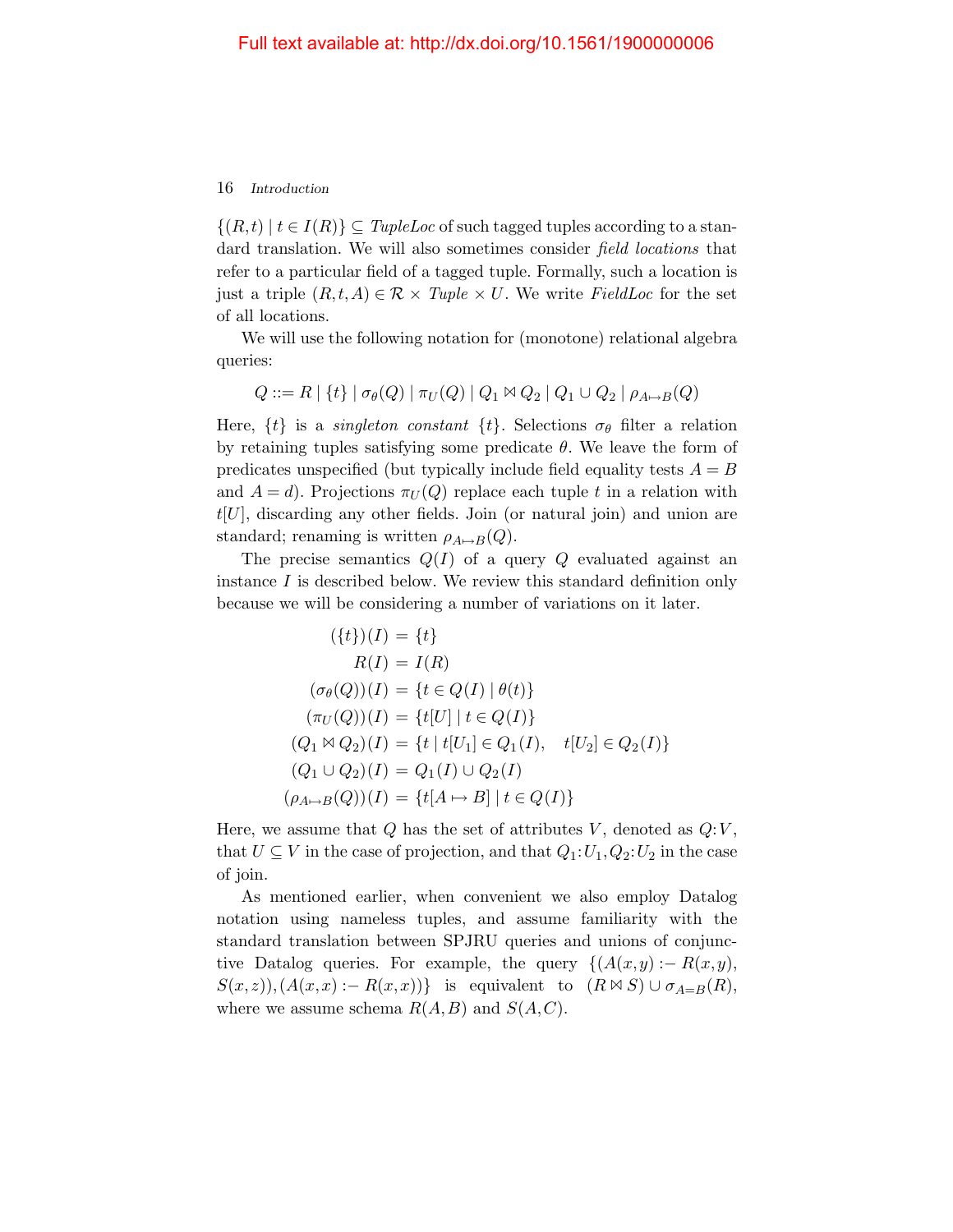#### 1.3 Notational Preliminaries 17

We also employ the following convention regarding partial functions (which is standard in, for example, programming language semantics). Formally, we can view a partial function  $f: X \to Y$  as a total function  $f: X \to Y \cup \{\perp\}$ , where  $\perp$  is a special, fresh constant not already present in Y, called "undefined". We write  $Y_\perp$  to abbreviate  $Y \cup \{\perp\},$ and we define dom $(f) = \{x \in X \mid f(x) \neq \bot\}.$ 

One advantage of this convention is that it permits unambiguous definitions of operations with different behavior regarding undefinedness. For example, we will later make use of strict and lazy union operations. Strict union  $\cup_S$  is defined as the union of two sets if both are defined, and undefined otherwise (that is,  $X \cup_S \bot = \bot$ ), whereas lazy union  $\cup_L$  differs from strict union in that it is undefined only if both sets are undefined (that is,  $X \cup_L \bot = X$ ). We will define these operations more carefully later.

The various provenance semantics we shall consider will be defined by interpreting the language of relational queries over other classes of structures besides relations. A familiar example of this technique is interpreting queries over bags (multisets) instead of set relations. The semiring provenance semantics discussed earlier directly generalizes both relation and multiset semantics, and several other provenance semantics are instances of the semiring semantics.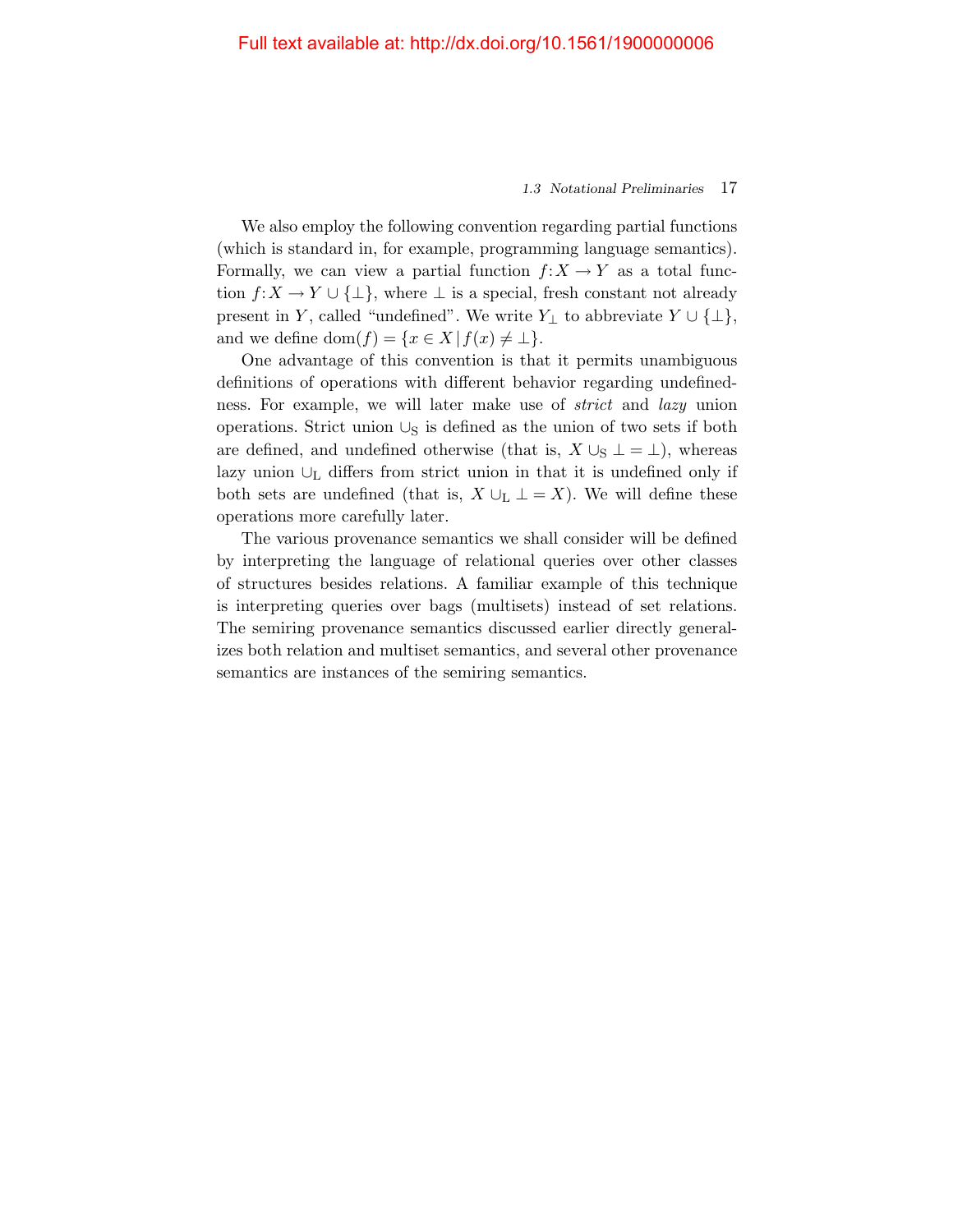- <span id="page-26-0"></span>[1] S. Abiteboul, R. Hull, and V. Vianu, Foundations of Databases. Addison Wesley Publishing Co, 1995.
- <span id="page-26-5"></span>[2] P. Agrawal, O. Benjelloun, A. D. Sarma, C. Hayworth, S. Nabar, T. Sugihara, and J. Widom, "Trio: A system for data, uncertainty, and lineage," in Proceedings of the International Conference on Very Large Data Bases (VLDB), pp. 1151–1154, 2006. (Demonstration Track).
- <span id="page-26-4"></span>[3] B. Alexe, L. Chiticariu, and W.-C. Tan, "Spider: A schema mapping debugger," in Proceedings of the International Conference on Very Large Data Bases (VLDB), pp. 1179–1182, 2006. (Demonstration Track).
- [4] F. Bancilhon and N. Spyratos, "Update semantics of relational views," ACM Transactions on Database Systems (TODS), vol. 6, pp. 557–575, 1981.
- <span id="page-26-6"></span>[5] O. Benjelloun, A. D. Sarma, A. Halevy, M. Theobald, and J. Widom, "Databases with uncertainty and lineage," The VLDB Journal, vol. 17, pp. 243– 264, 2008.
- <span id="page-26-3"></span>[6] O. Benjelloun, A. D. Sarma, A. Y. Halevy, and J. Widom, "Uldbs: Databases with uncertainty and lineage," in Proceedings of the International Conference on Very Large Data Bases (VLDB), pp. 953–964, 2006.
- <span id="page-26-2"></span>[7] D. Bhagwat, L. Chiticariu, W.-C. Tan, and G. Vijayvargiya, "An annotation management system for relational databases," The VLDB Journal, vol. 14, pp. 373–396, 2005. (A preliminary version of this paper appeared in the VLDB 2004 proceedings).
- <span id="page-26-1"></span>[8] R. Bose and J. Frew, "Lineage retrieval for scientific data processing: A survey," ACM Computing Survey, vol. 37, pp. 1–28, 2005.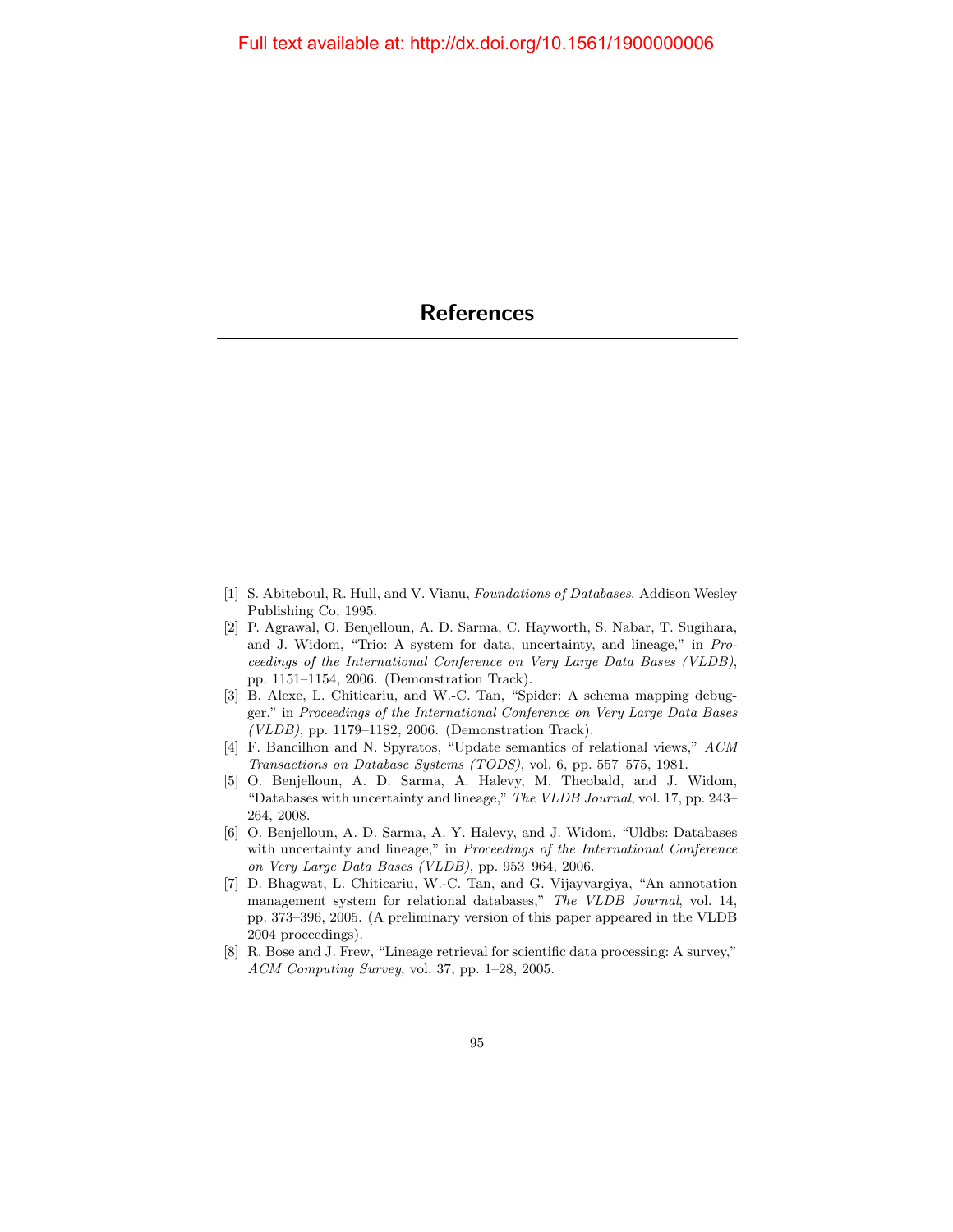- <span id="page-27-8"></span>[9] P. Buneman, A. Chapman, and J. Cheney, "Provenance management in curated databases," in Proceedings of the ACM SIGMOD International Conference on Management of Data (SIGMOD), pp. 539–550, 2006.
- <span id="page-27-1"></span>[10] P. Buneman, J. Cheney, W.-C. Tan, and S. Vansummeren, "Curated databases," in Proceedings of the ACM Symposium on Principles of Database Systems (PODS), pp. 1–12, 2008.
- <span id="page-27-5"></span>[11] P. Buneman, J. Cheney, and S. Vansummeren, "On the expressiveness of implicit provenance in query and update languages," ACM Transactions Database Systems, vol. 33, pp. 1–47, 2008.
- [12] P. Buneman and D. Suciu (eds.), "Special issue on data provenance," IEEE Data Engineering Bulletin, vol. 30, 2007.
- <span id="page-27-3"></span>[13] P. Buneman, S. Khanna, and W.-C. Tan, "Why and where: A characterization of data provenance," in Proceedings of the International Conference on Database Theory (ICDT), pp. 316–330, 2001.
- <span id="page-27-4"></span>[14] P. Buneman, S. Khanna, and W.-C. Tan, "On propagation of deletions and annotations through views," in Proceedings of the ACM Symposium on Principles of Database Systems (PODS), pp. 150–158, 2002.
- <span id="page-27-2"></span>[15] P. Buneman and W.-C. Tan, "Provenance in databases," in Proceedings of the ACM SIGMOD International Conference on Management of Data (SIGMOD), pp. 1171–1173, 2007.
- <span id="page-27-9"></span>[16] A. P. Chapman, H. V. Jagadish, and P. Ramanan, "Efficient provenance storage," in Proceedings of the ACM SIGMOD International Conference on Management of Data (SIGMOD), pp. 993–1006, 2008.
- <span id="page-27-0"></span>[17] S. Chaudhuri and U. Dayal, "Data warehousing and olap for decision support," in Proceedings of the ACM SIGMOD International Conference on Management of Data (SIGMOD), pp. 507–508, 1997.
- [18] J. Cheney, "Program slicing and data provenance," IEEE Data Engineering Bulletin, pp. 22–28, December 2007.
- [19] J. Cheney, "Provenance, XML and the Scientific Web," in ACM SIGPLAN Workshop on Programming Language Technology and XML (PLAN-X 2009), 2009. Invited paper.
- [20] J. Cheney, A. Ahmed, and U. A. Acar, "Provenance as dependency analysis," in Proceedings of the International Workshop on Database and Programming Languages (DBPL), pp. 138–152, 2007.
- <span id="page-27-6"></span>[21] L. Chiticariu and W.-C. Tan, "Debugging schema mappings with routes," in Proceedings of the International Conference on Very Large Data Bases (VLDB), pp. 79–90, 2006.
- <span id="page-27-7"></span>[22] L. Chiticariu, W.-C. Tan, and G. Vijayvargiya, "Dbnotes: A post-it system for relational databases based on provenance," in Proceedings of the ACM SIGMOD International Conference on Management of Data (SIGMOD), pp. 942–944, 2005. (Demonstration Track).
- [23] G. Cong, W. Fan, and F. Geerts, "Annotation propagation revisited for key preserving views," in Proceedings of the ACM International Conference on Information and Knowledge Management (CIKM), pp. 632–641, 2006.
- [24] S. S. Cosmadakis and C. H. Papadimitriou, "Updates of relational views," Journal of the Association for Computing Machinery (JACM), vol. 31, pp. 742– 760, 1984.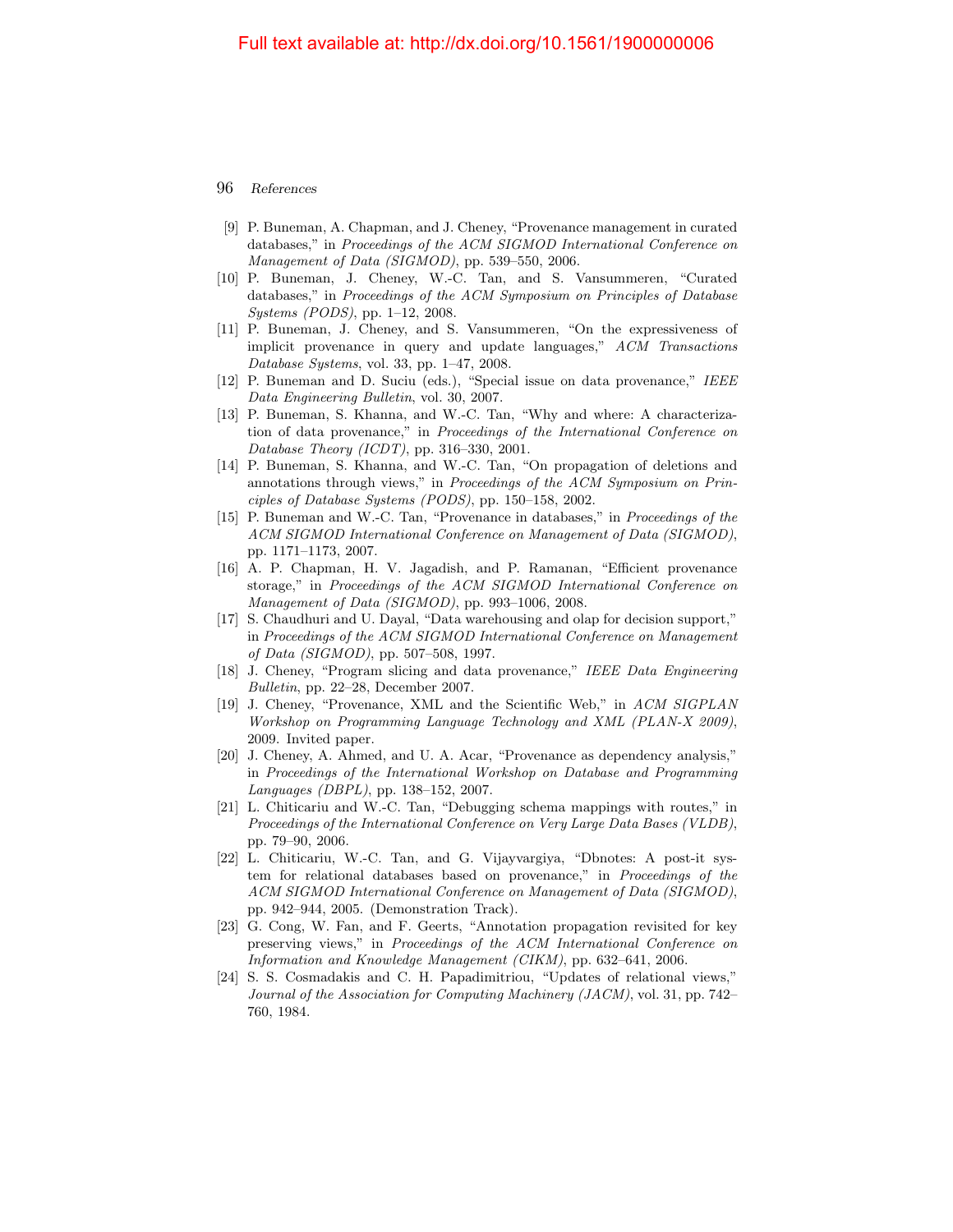#### Full text available at: http://dx.doi.org/10.1561/1900000006

- <span id="page-28-4"></span>[25] Y. Cui and J. Widom, "Lineage tracing in a data warehousing system," in Proceedings of the International Conference on Data Engineering (ICDE), pp. 683–684, 2000. (Demonstration Track).
- [26] Y. Cui and J. Widom, "Run-time translation of view tuple deletions using data lineage," Technical Report, Stanford University, 2001.
- <span id="page-28-1"></span>[27] Y. Cui, J. Widom, and J. L. Wiener, "Tracing the lineage of view data in a warehousing environment," ACM Transactions on Database Systems (TODS), vol. 25, pp. 179–227, 2000.
- [28] N. Dalvi and D. Suciu, "Efficient query evaluation on probabilistic databases," The VLDB Journal, vol. 14, pp. 523–544, 2007.
- <span id="page-28-0"></span>[29] S. B. Davidson and J. Freire, "Provenance and scientific workflows: Challenges and opportunities," in Proceedings of the ACM SIGMOD International Conference on Management of Data (SIGMOD), pp. 1345–1350, 2008.
- [30] U. Dayal and P. A. Bernstein, "On the correct translation of update operations on relational views," ACM Transactions on Database Systems (TODS), vol. 7, pp. 381–416, 1982.
- <span id="page-28-5"></span>[31] M. Y. Eltabakh, W. G. Aref, A. K. Elmagarmid, M. Ouzzani, and Y. N. Silva, "Supporting annotations on relations," in Proceedings of the International Conference on Extending Database Technology (EDBT), pp. 379–390, 2009.
- [32] R. Fagin, P. G. Kolaitis, R. J. Miller, and L. Popa, "Data exchange: Semantics and query answering," Theoretical Computer Science (TCS), vol. 336, pp. 89– 124, 2005.
- <span id="page-28-2"></span>[33] First Workshop on Theory and Practice of Provenance (TaPP). http://www. usenix.org/event/tapp09, February 2009.
- [34] J. N. Foster, T. J. Green, and V. Tannen, "Annotated XML: Queries and provenance," in Proceedings of the ACM Symposium on Principles of Database Systems (PODS), pp. 271–280, 2008.
- <span id="page-28-3"></span>[35] J. Freire, D. Koop, and L. Moreau, eds., Provenance and Annotation of Data and Processes: Second International Provenance and Annotation Workshop (IPAW 2008), Revised Selected Papers, number 5272 in LNCS. Springer, 2008.
- [36] F. Geerts and J. V. den Bussche, "Relational completeness of query languages for annotated databases," in Proceedings of the International Workshop on Database and Programming Languages (DBPL), pp. 127–137, 2007.
- [37] F. Geerts, A. Kementsietsidis, and D. Milano, "imondrian: A visual tool to annotate and query scientific databases," in Proceedings of the International Conference on Extending Database Technology (EDBT), pp. 1168–1171, 2006. (Demonstration Track).
- <span id="page-28-6"></span>[38] F. Geerts, A. Kementsietsidis, and D. Milano, "Mondrian: Annotating and querying databases through colors and blocks," in Proceedings of the International Conference on Data Engineering (ICDE), p. 82, 2006.
- [39] F. Geerts and A. Poggi, "On BP-complete query languages on k-relations," in Workshop on Logic in Databases (LID), 2008. Available online: http:// conferenze.dei.polimi.it/lid2008/LID08geerts.pdf.
- [40] T. J. Green, Personal communication, August 2008.
- [41] T. J. Green, "Containment of conjunctive queries on annotated relations," in Proceedings of the International Conference on Database Theory (ICDT), pp. 296–309, 2009.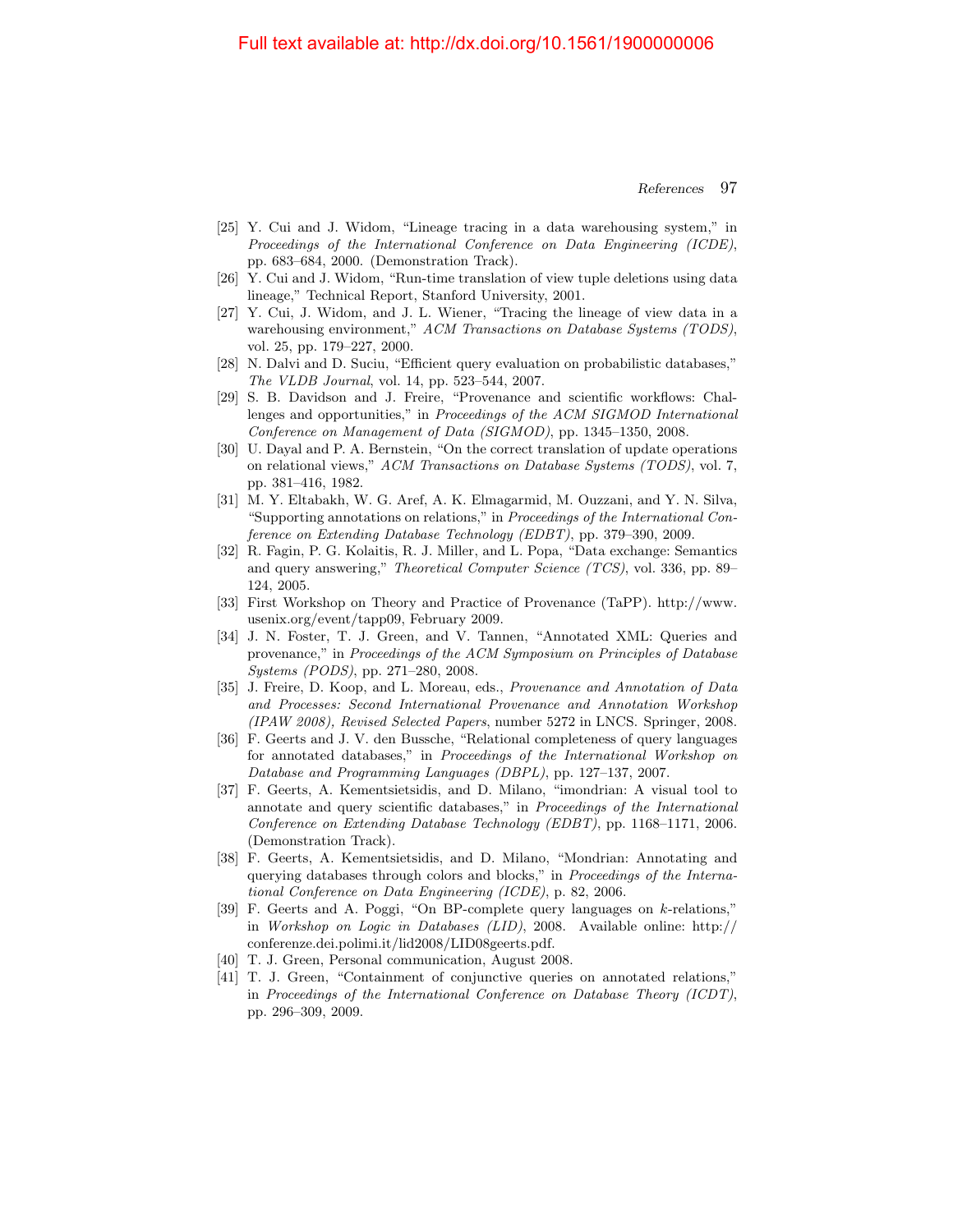- <span id="page-29-4"></span>[42] T. J. Green, G. Karvounarakis, Z. G. Ives, and V. Tannen, "Update exchange with mappings and provenance," in Proceedings of the International Conference on Very Large Data Bases (VLDB), pp. 675–686, 2007.
- <span id="page-29-3"></span>[43] T. J. Green, G. Karvounarakis, and V. Tannen, "Provenance semirings," in Proceedings of the ACM Symposium on Principles of Database Systems (PODS), pp. 675–686, 2007.
- <span id="page-29-5"></span>[44] T. J. Green, G. Karvounarakis, N. E. Taylor, O. Biton, Z. G. Ives, and V. Tannen, "Orchestra: Facilitating collaborative data sharing," in Proceedings of the ACM SIGMOD International Conference on Management of Data (SIGMOD), pp. 1131–1133, 2007. (Demonstration Track).
- [45] A. Halevy, M. Franklin, and D. Maier, "Principles of dataspace systems," in Proceedings of the ACM Symposium on Principles of Database Systems (PODS), pp. 1–9, 2006.
- [46] A. M. Keller, "Choosing a view update translator by dialog at view definition time," in Proceedings of the International Conference on Very Large Data Bases  $(VLDB)$ , pp. 467–474, 1986.
- [47] P. G. Kolaitis, "Schema mappings, data exchange and metadata management," in Proceedings of the ACM Symposium on Principles of Database Systems (PODS), pp. 61–75, 2005.
- [48] M. Lenzerini, "Data integration: A theoretical perspective," in Proceedings of the ACM Symposium on Principles of Database Systems (PODS), pp. 233–246, 2002.
- <span id="page-29-0"></span>[49] C. A. Lynch, "When documents deceive: Trust and provenance as new factors for information retrieval in a tangled web," Journal of the American Society for Information Science and Technology, vol. 52, pp. 12–17, 2001.
- <span id="page-29-8"></span>[50] C. Ré and D. Suciu, "Approximate lineage for probabilistic databases," Proceedings of the VLDB Endowment, vol. 1, pp. 797–808, 2008.
- [51] A. D. Sarma, M. Theobald, and J. Widom, "Exploiting lineage for confidence computation in uncertain and probabilistic databases," Technical Report 2007- 15, Stanford InfoLab, March 2007.
- <span id="page-29-6"></span>[52] A. D. Sarma, M. Theobald, and J. Widom, "Exploiting lineage for confidence computation in uncertain and probabilistic databases." in *Proceedings* of the International Conference on Data Engineering (ICDE), pp. 1023–1032, 2008.
- <span id="page-29-1"></span>[53] Y. Simmhan, B. Plale, and D. Gannon, "A survey of data provenance in e-science,"  $SIGMOD$  Record, vol. 34, pp. 31–36, 2005.
- <span id="page-29-7"></span>[54] D. Srivastava and Y. Velegrakis, "Intensional associations between data and metadata," in Proceedings of the ACM SIGMOD International Conference on Management of Data (SIGMOD), pp. 401–412, 2007.
- [55] W.-C. Tan, "Data annotations, provenance and archiving," PhD thesis, University of Pennsylvania, 2002.
- [56] W.-C. Tan, "Containment of relational queries with annotation propagation," in Proceedings of the International Workshop on Database and Programming Languages (DBPL), pp. 37–53, 2003.
- <span id="page-29-2"></span>[57] W.-C. Tan, "Provenance in databases: Past, current and future," IEEE Data Engineering Bulletin, vol. 30, pp. 3–12, 2007.